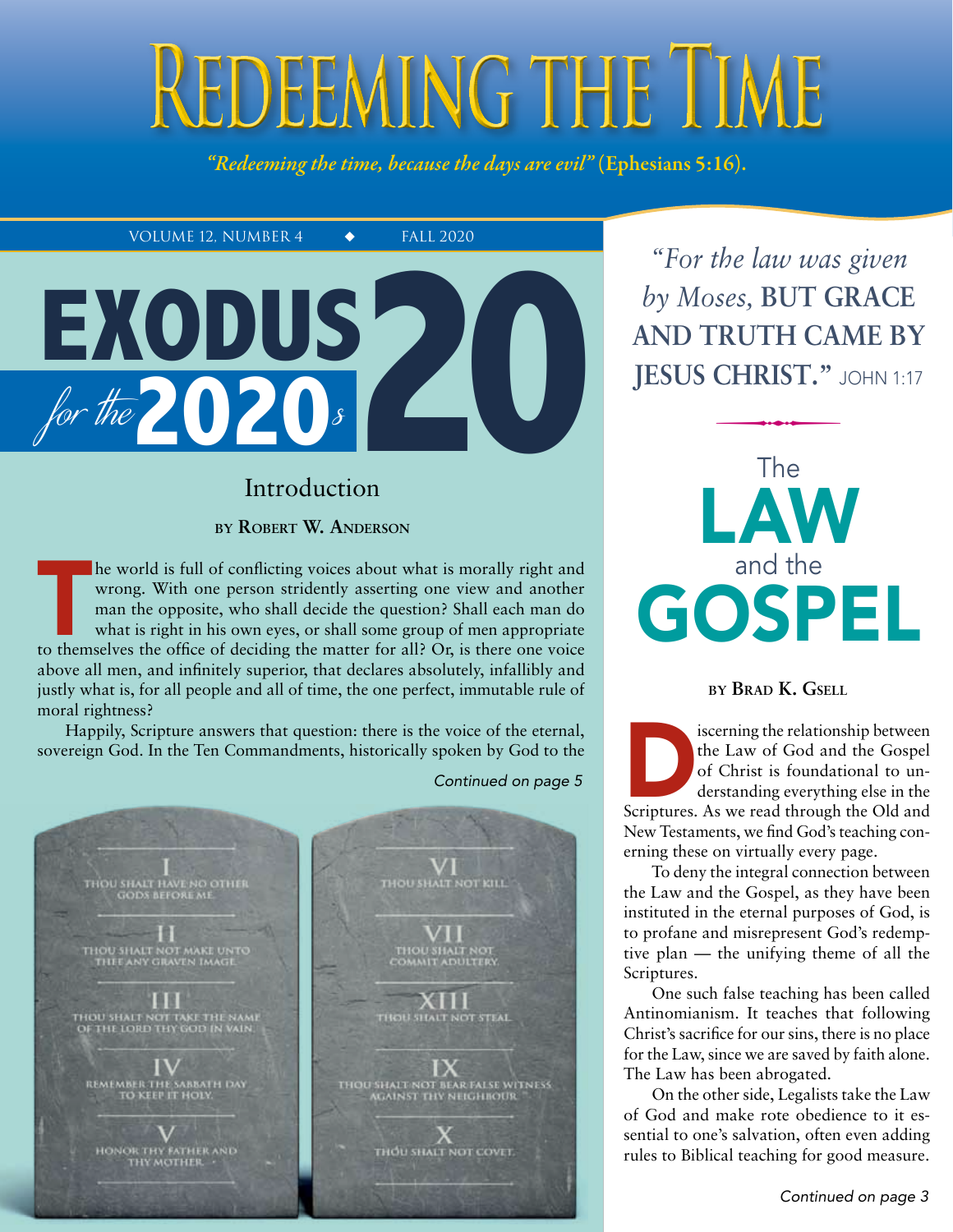## **World Evangelical Alliance** Theological Journal Looks to the **Pagan Deity Artemis** to Explain Away a Passage of Scripture Which It Finds to be "Troublesome"

#### By Brad K. Gsell

Timothy 2:9-15 is a passage<br>greatly resented and opposed<br>by many in our modern so-<br>ciety wedded to radical fem-<br>inism. Verse 12 reads: "But<br>I suffer not a woman to teach, nor to Timothy 2:9-15 is a passage greatly resented and opposed by many in our modern society wedded to radical feminism. Verse 12 reads: "But usurp authority over the man, but to be in silence.'  $\frac{1}{\sqrt{1-\frac{1}{2}}}\int$ 

The August 2020 issue of the *Evan-*

*gelical Review of Theology*, a publication of the World Evangelical Alliance (WEA), includes an article by Gary G. Hoag, Ph.D., entitled "Demystifying Gender Issues in I Timothy 2:9-15, with Help from Artemis."

Hoag informs us that this passage of Scripture "is quite controversial today," has "long mystified interpreters," and is "often troublesome." He further tells us that we should be careful about "approaching texts with divisive readings" (*i.e.* ones that do not suit the thinking of natural man).

Hoag turns to an ancient romance writing, *Ephesiaca*, by Xenophon of Ephesus, "that has been heretofore outside our view." Since Ephesus was famous for its Temple to Artemis (the Romans called her Diana), he proposes that Paul was merely teaching that the pagan practices were not to carry over into the church, although that is nowhere stated in 1 Timothy 2.

#### The Historical-Grammatical Method of Biblical Interpretation

The historical-grammatical method of Biblical interpretation is the only sound method for understanding the Scriptures. Knowing the historical context, with the cultural mores at the time and place of the writing of the various books of the Bible, is indeed quite important to a proper understanding. Likewise, understanding the usage and meaning of the Hebrew and Greek languages at the time is crucial.

> In addition, it is important to apply what has been called "the Golden Rule of Scriptural Interpretation": "When the plain sense of Scripture makes common sense, seek no other sense."

#### The Problem

There are several considerations that should alarm us:

1. The Bible was written using the personal-

ity and cultural understanding of the writers, yet fully under the superintendence of the Holy Ghost (see 1 Peter 1:21). Thus, all Scripture is the perfect, inerrant Word of God. To say that God allowed Christians to err for two millennia, because they did not have a secular writing available, is preposterous, if not blasphemous.

2. Biblical archaeology and historical discoveries are the friend of true Bible scholarship. However, we are told that this one writing, *Ephesaica*, "provides important clues that have been heretofore outside our view, and that it provides "factors that have



evaded us until now." It contains no facts to warrant this "fresh approach" to understanding this passage, only unsubstantiated "clues." Hoag writes: "A growing number of scholars unwilling to place limits on gifted female Bible teachers contend that this injunction may be related to a local heresy linked to Artemis, who was mystically associated with Isis." So, if you are unwilling to accept the plain meaning of the Greek text, simply explain it away by conjecture, which cannot possibly be verified.

3. Hoag tells us that the teachings of Scripture concerning the place of women in the church "seem to contain contextual instructions rather than universal commands." What other clear teachings may we dismiss as being "contextual"? We may only do so if the Scriptures tell us that certain things have been abrogated.

4. Although the writer speaks in terms of "mystified," "clues," "may be," and "seem to," he nonetheless concludes by asserting without qualification that "this text does not actually prohibit women from teaching God's Word to men or women." "We must stop contending that this text is about the role of women in ministry."

If you disagree, he says you "may be guilty of promoting tradition rather than truth." Proper Biblical scholarship is good. Misusing it to contradict the plain sense of the text, without clear warrant, is not.

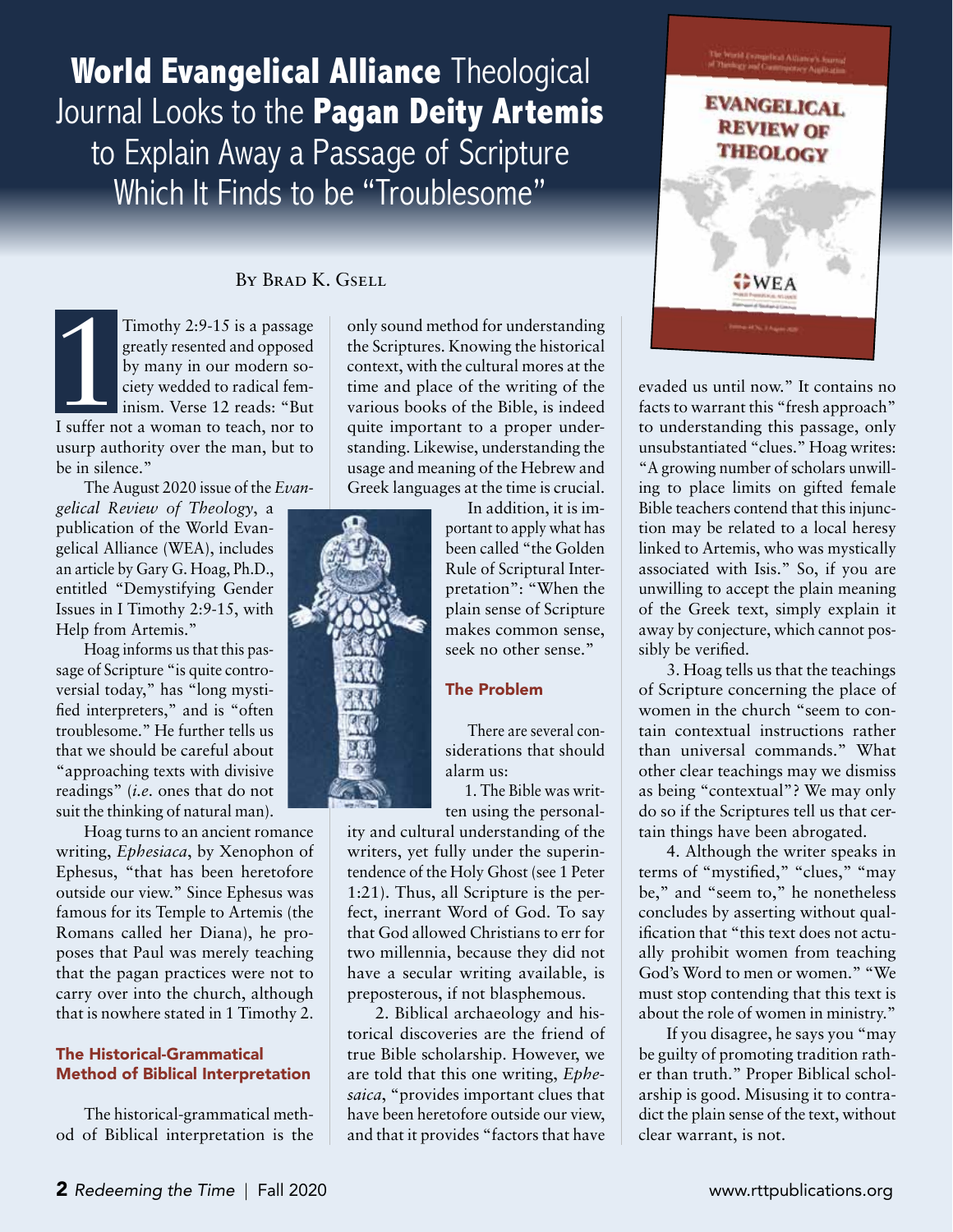## The Law and the Gospel

*Continued from page 1*

Sadly, these and other terms are often misused against those teaching Scriptural truth that the hearer doesn't like to hear.

In truth, the Law and the Gospel are in perfect harmony throughout both testaments. One of the Founders of the Bible Presbyterian Church, Dr. J. Oliver Buswell, often taught his students that "God's redemptive plan" of offering up His Son as a sacrifice for our sins is a "'scarlet thread" running from the beginning to the end of the Scriptures.**<sup>1</sup>**

He also stated: "I insist that there is only one way in any age whereby God has even hypothetically offered to give eternal life to anyone who did not possess it, namely, through the covenant of grace."**<sup>2</sup>**

#### The Law: God's Perfect and Holy Standard

The Law of God reflects the holiness of God — a standard that He requires of all people. Sin is the violation of that Law. The Bible teaches that we are all sinners, because Adam, as the federal head of the human race, sinned against God. It is referred to as the fall of man. Romans 5:12 tells us: "Wherefore, as by one man sin entered into the world, and death by sin; and so death passed upon all men, for that all have sinned."

The Apostle Paul shows the unity between the two testaments, when he quotes David in Romans 3:10: "As it is written, There is none righteous, no, not one" (see Psalm 14:3). This is just one of many Old Testament passages concerning sin which is quoted or confirmed in the New Testament.

The rich young ruler proudly presented himself to Christ as being exemplary in his keeping of the Law. Christ showed him that even being a very "good" person can never be enough. The Apostle James confirms this: "For whosoever shall keep the whole law, and yet offend in one point, he is guilty of all" (James 2:10).

#### The Law as Our "Schoolmaster"

Paul tells the Galatian Christians: "Wherefore the law was our schoolmaster to bring us unto Christ, that we might be justified by faith. But after that faith is come, we are no longer under a schoolmaster" (Galatians 3:24-25).

In Romans 3:20, we read: "Therefore by the deeds of the law there shall no flesh be justified in his sight: for by the law is the knowledge of sin."

Later, Paul writes: "Because the law worketh wrath: for where no law is, there is no transgression" (Romans 4:15).

Paul expands this in Romans 7:7, where he specifically makes reference to the 10 Commandments in showing us our sin: "What shall we say then? Is the law sin? God forbid. Nay, I had not known sin, but by the law: for I had not known lust, except the law had said, Thou shalt not covet."

The Law of God is what shows us our sin. It shows that we are fallen men and women. It shows that we have no hope in ourselves. Only when the Spirit of God works in our hearts and we confess and repent of our sins, trusting in the righteousness of Christ alone, can we have salvation.

The second verse of the hymn "At Calvary" deals with this theme:

*By Gods word at last my sin I learned; Then I trembled at the law I'd spurned; Till my guilty soul imploring turned to Calvary.*

*Mercy there was great and grace was free; Pardon there was multiplied to me; There my burdened soul found liberty at Calvary.*

#### Christ Taught the Eternal Nature of the Law of God

I believe some of our brethren err when they try to separate the Beatitudes (Matthew 5-7), as if Christ's teaching should be relegated exclusively as part of the Old Covenant. Christ taught the Law, not as something which belonged in the past, but something which continued on. God's righteous judgments are immutable, and thus His Law does not change.

In Matthew 5:17-18, Christ stated: "Think not that I am come to destroy the law, or the prophets: I am not come to destroy, but to fulfil. For verily I say unto you, Till heaven and earth pass, one jot or one tittle shall in no wise pass from the law, till all be fulfilled."

When Christ revealed Himself to the people, He did not seek to overthrow the Old Testament Scriptures, including the Law. Instead, He said: "O fools, and slow of heart to believe all that the prophets have spoken: Ought not Christ to have suffered these things, and to enter into his glory? And beginning at Moses and all the prophets, he expounded unto them in all the scriptures the things concerning himself" (Luke 24:25-27). He not only gave credence to the Law, He showed where it revealed the redemptive sacrifice of the Messiah!

It is interesting to see that the Apostle Paul likewise "expounded and testified the kingdom of God, persuading them concerning Jesus, both out of the law of Moses, and out of the prophets, from morning till evening (Acts 28:23).

In the Beatitudes, Christ makes clear that the sinful practice of taking pride in the outward keeping of the Law was an offense to God. Obedience of the HEART is what pleases God. He goes down through some of the 10 commandments and says: "Ye have heard that it hath been said.…" He then shows how the obedient heart is to keep these commandments.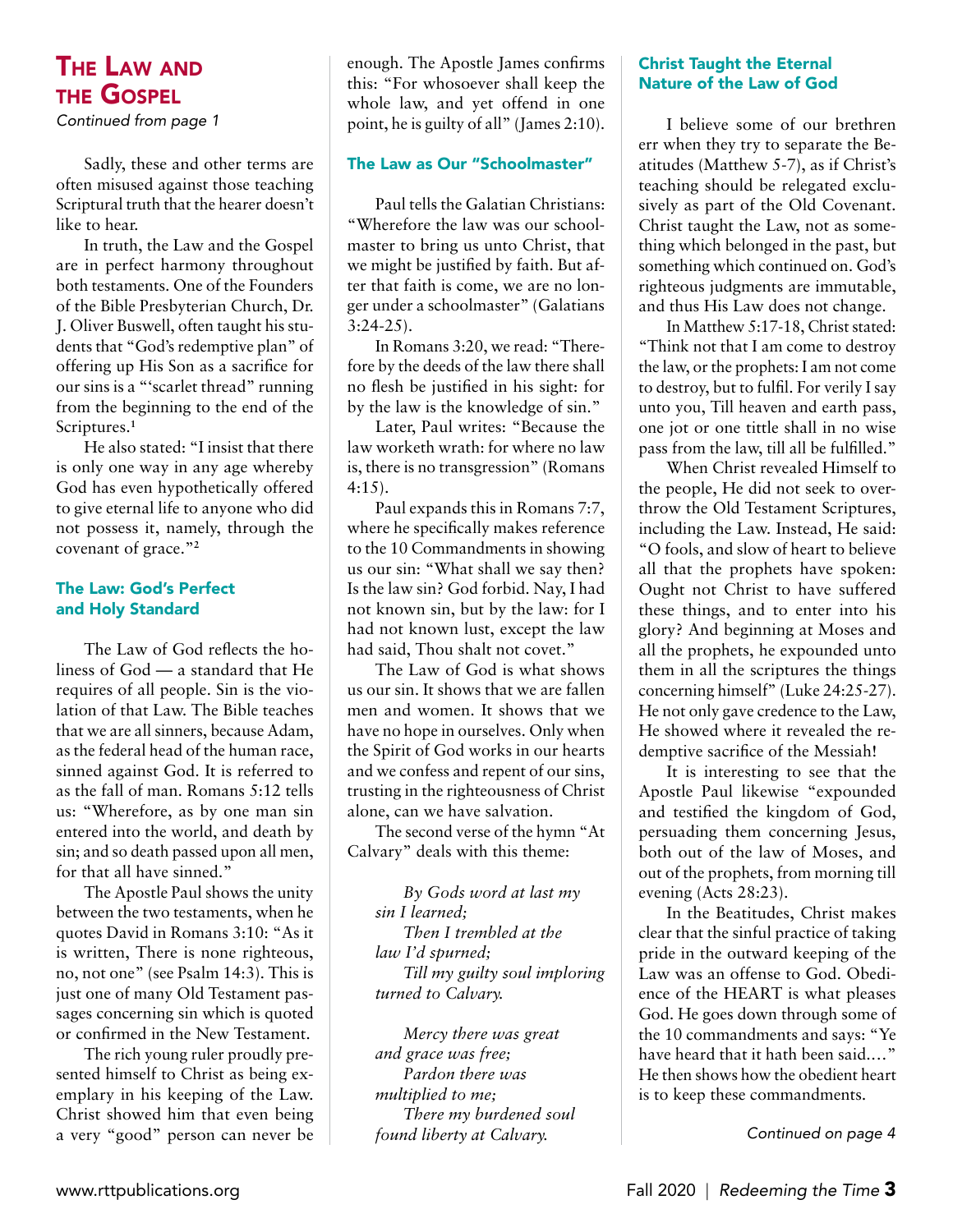## The Law and the Gospel

*Continued from page 3*

This teaching was clearly against the beliefs and proud practice of the Pharisees. In Matthew 5:20, Christ's words were instructive in showing that even the PHARISEES were not good enough to inherit the kingdom of heaven. Christ stated: "For I say unto you, That except your righteousness shall exceed the righteousness of the scribes and Pharisees, ye shall in no case enter into the kingdom of heaven."

For those who unnecessarily try to separate the Beatitudes from the New Covenant, we can see that the Apostle Paul — long after Christ's completed work on the cross — did not do this. In Romans 13:9, Paul quotes many of the 10 Commandments. He then mirrors the words of Christ that the Law "is briefly comprehended in this saying, namely, Thou shalt love thy neighbour as thyself."

Near the end of His life, Jesus continued to uphold the Law. When one of the Pharisees sought to trap Him, asking which commandment was the greatest, He replied: "Thou shalt love the Lord thy God with all thy heart, and with all thy soul, and with all thy mind. This is the first and great commandment. And the second is like unto it, Thou shalt love thy neighbour as thyself. On these two commandments hang all the law and the prophets" (Matthew 22:37-40).

#### The Law of God and Salvation

John 3:16 is one of the most beloved verses in the Bible. We sometimes forget that the words in this verse are not those of John, but are the very words of Christ. In this chapter, Christ presents man as evil and under condemnation, but presents Himself as our glorious Saviour from sin! At the end of this chapter, John the Baptist tells us: "He that believeth on the Son hath everlasting life: and he that believeth not the Son shall not see life; but the wrath of God abideth on him."

Salvation is by faith alone, by grace alone, by Scripture alone, through Christ alone, to the glory of God alone, to quote the "Five Solas" of the Protestant Reformation.

The Apostle Paul makes this quite clear in his epistles. In Romans 3:28, he writes: "Therefore we conclude that

"Jesus shows that the Law of Moses is not merely negative, but positive, for upon the Two Great Commandments, utmost love for God and man, do hang all the law and the prophets. Hence, the Law is a rule of life for the church and for every Christian, for by it he is not only prohibited to do evil but exhorted to do good, toward God and his fellow men."**<sup>3</sup>**

#### Dr. Timothy Tow

a man is justified by faith without the deeds of the law."

Not only is the Law found throughout the New Testament, but the Gospel is found throughout the Old. One example is Paul's writing in Galatians 3:8: "And the scripture, foreseeing that God would justify the heathen through faith, preached before the gospel unto Abraham, saying, In thee shall all nations be blessed." I love these words that the gospel was preached to Abraham — in the Old Testament!

Romans 4:3, quoting Genesis 15:6, says: "For what saith the scripture? Abraham believed God, and it was counted unto him for righteousness."

Christ's perfect righteousness is imputed to those who by faith trust Him for salvation: "For Christ is the end of the law for righteousness to everyone that believes" (Romans 10:4).

#### The Law of God for the Believer

Any of our attempts to keep the Law of God have absolutely NO MERIT in gaining our salvation. Indeed, the Bible tells us that "all our righteousnesses are as filthy rags" (Isaiah 64:6).

Yet, as Christians, we are "to be conformed to the image of his Son" (Romans 8:29). The Law of God is the perfect standard of God's infinite holiness. 1 Peter 1:16 quotes the words of God recorded in Leviticus 11:44: "Because it is written, Be ye holy; for I am holy."

In Romans 7:12, Paul writes: "Wherefore the law is holy, and the commandment holy, and just, and good."

Paul made quite clear earlier, that our salvation in Christ in no way abrogates our duty to obey God's Law: "What shall we say then? Shall we continue in sin, that grace may abound? God forbid. How shall we, that are dead to sin, live any longer therein?" (Romans 6:1-2).

Earlier still, he wrote: "Do we then make void the law through faith? God forbid: yea, we establish the law" (Romans 3:31).

Jesus Christ Himself tells us: "If you love me, keep my commandments" (John 14:15).

Even in the last days, Revelation reveals to us that the saints are those who "keep the commandments of God, and have the testimony of Jesus Christ" (Revelation 12:17).

We can rejoice in the glorious truth presented in Romans 5:19: "For as by one man's disobedience many were made sinners, so by the obedience of one shall many be made righteous." Christ died to fulfill the Law. Only by His perfect righteousness can we be saved unto life eternal.

**<sup>1</sup>** J. Oliver Buswell, "A Premillennialist's View," *The Presbyterian Guardian, November 14, 1936,* p. 46.

**<sup>2</sup>** *Ibid.,* p. 47.

**<sup>3</sup>** Timothy Tow, *The Law of Moses & of Jesus, (Singapore: Christian Life Publishers,*  1986), p. 143.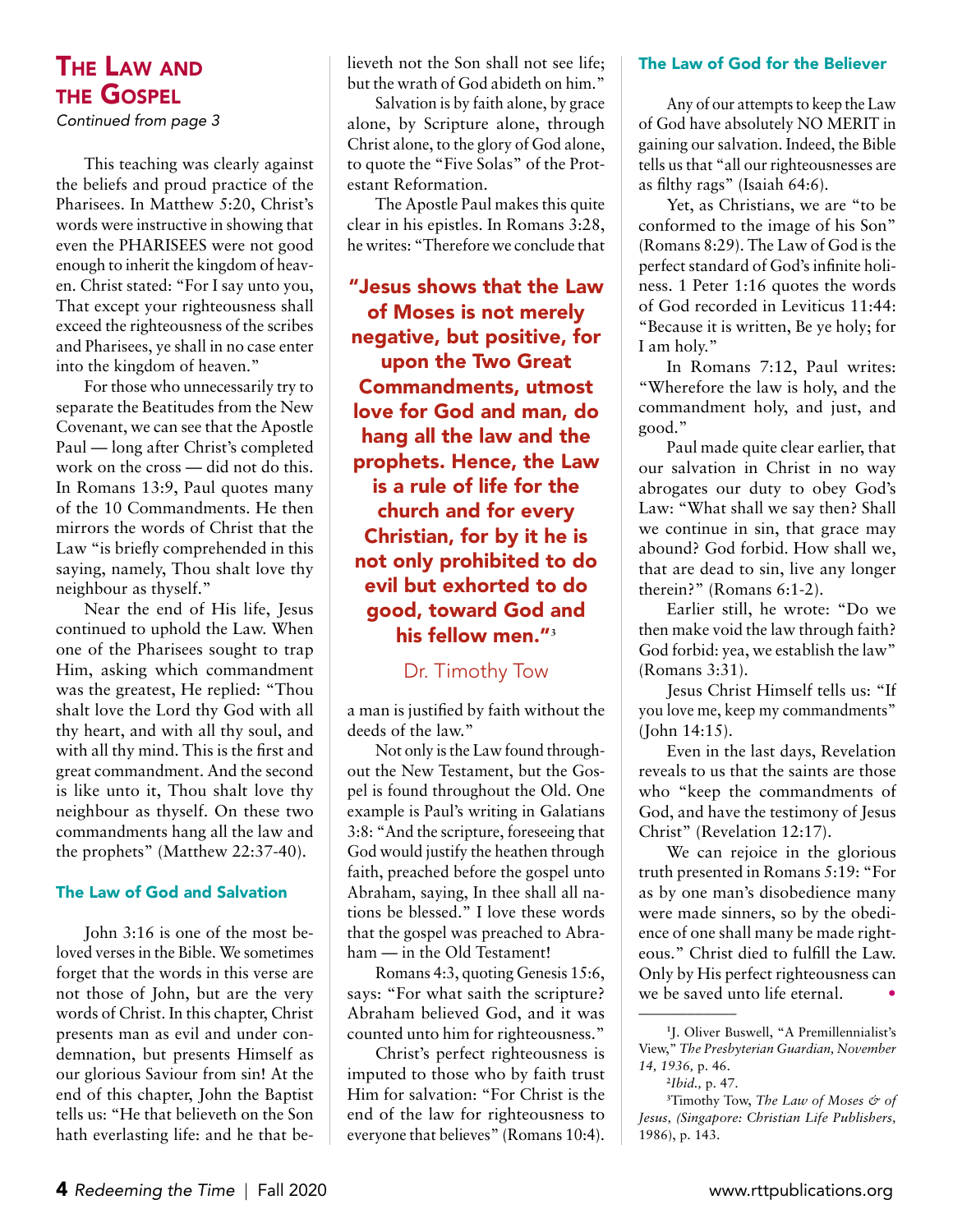*Continued from page 1*

man Moses nearly 3,500 years ago, and written with God's finger on two tables of stone, we have the moral law that binds every man to obedience. It is summarily comprehended in Exodus 20. No one is allowed to opt out from the rule of the one true and living God, who has revealed Himself and His will in the Bible. It is not the place of any person to take issue with God, or make himself the judge of God and His law. It is man's place to humble himself under God and ask, "What wilt thou have me to do?" The Decalogue (Ten Commandments) spells out the whole duty of man — every man. It is to be revered, loved, laid up in the heart, and obeyed.

The first four commandments stipulate the duties of man to God; the last six declare the duties of man to man. They are to regulate our thoughts, words and deeds — the whole inward and outward life. In them all, as Micah tells us, "He hath shewed thee, O man, what is good; and what doth the Lord require of thee …" (Micah 6:8). Christ Himself, speaking of the first and great commandment (love the Lord), and the second like unto it (love your neighbor), said "On these two commandments hang all the law and the prophets" (Matthew 22:40). When Christ said "Think not that I am come to destroy the law …" (Matthew 5:17), He Himself thoroughly sanctioned it.

The purpose of this article is to hold up our culture in the 2020s to the standard of each commandment, that we may evaluate our own thinking and living, as well as that of the world we live in. While the Ten Commandments (of which there is currently widespread ignorance, rejection and hostility) can never be a way of salvation for anyone ("by the works of the law shall no flesh be justified [declared righteous]" Galatians 2:16), they shall ever be a rule of duty for every man, as born with a conscience from God, which binds him to obedience.

Stand back! Consider the excellence of the commandments from every perspective: "The commandment is holy, and just and good" (Romans 7:12).

Consider God, the righteous Lawgiver: "... the kingdom is the LORD's, and He is the governor among the nations" (Psalm 22:28). "Justice and judgment are the habitation of thy throne …" (Psalm 89:14).

Consider the character of the Lawgiver: "He is the Rock, his work is perfect: for all his ways are judgment, a God of truth and without iniquity, just and right is he" (Deuteronomy 32:4).

Consider the happiness of those who embrace and obey His law: "Blessed are the undefiled in the way, who walk in the law of the Lord" (Psalm 119:1). Those who love His law praise it. Only those who hate God denigrate it. From whatever vantage point they are viewed, the commandments are magnified. "Thy testimonies are wonderful: therefore doth my soul keep them" (Psalm 119:129).

#### **I Thou shalt have no other gods before me.**

#### by Robert W. Anderson

like a coin, there are two sides<br>to each of the Ten Command-<br>ments: what is required and<br>what is forbidden. What Moses says to each of the Ten Commandments: what is required and what is forbidden. What Moses says in the negative, "thou shalt have no other gods before [instead of or alongside] me," Christ casts in the positive, "Thou shalt love the Lord thy God with all thy heart, and with all thy soul, and with all thy mind" (Matthew 22:37).

The First Commandment requires us "to know and acknowledge God to be the only true God, and our God; and to worship and glorify him accordingly" (Westminster Shorter Cat-

echism [WSC] 46). Forbidden is "the denying, or not worshipping and glorifying the true God as God, and our God; and the giving of that worship and glory to any other, which is due to him alone" (WSC 47).

The Bible teaches there is but one true and living God: "Hear, O Israel: The LORD our God is one LORD" (Deuteronomy 6:4). It also tells us that in the one, eternal Godhead there are three persons, "The Father, the Son, and the Holy Ghost … one God, the same in substance, equal in power and glory" (WSC 6; Matthew 3:16,17; Matthew 28:19; 2 Corinthians 13:14).

Benjamin B. Warfield states, "When we have said these three things, then — that there is but one God, that the Father and the Son and the Spirit is each God, that the Father and the Son and the Spirit is each a distinct person — we have enunciated the doctrine of the Trinity in its completeness."**<sup>1</sup>**

In our nation, many people claim to worship God, but who is the God they worship? This triune God, whom Charles Hodge (quoting W.F. Gess) called "the adorable Trinity,"**<sup>2</sup>** is the one to be acknowledged and loved, and against whom we transgress if we deny Him or worship anything else alongside or instead of Him. The Christian loves and reveres the three persons of the Trinity when he sings hymns like "Holy, Holy, Holy" or "Come Thou Almighty King."

Most of the great world religions, such as Hinduism, Buddhism, Islam, and the cults (like Mormonism and Jehovah's Witnesses) utterly bypass, deny or pervert the Bible doctrine of the Trinity. Denominations and institutions which once held the Bible to be the infallible rule of faith and practice have forsaken it, even to the point of, for example, confessing their sins to plants, not to the Triune God.**<sup>3</sup>**

 Even professing evangelicals have espoused ideas of God that run counter to the Bible doctrine of the Trinity. A Lifeway Research Survey showed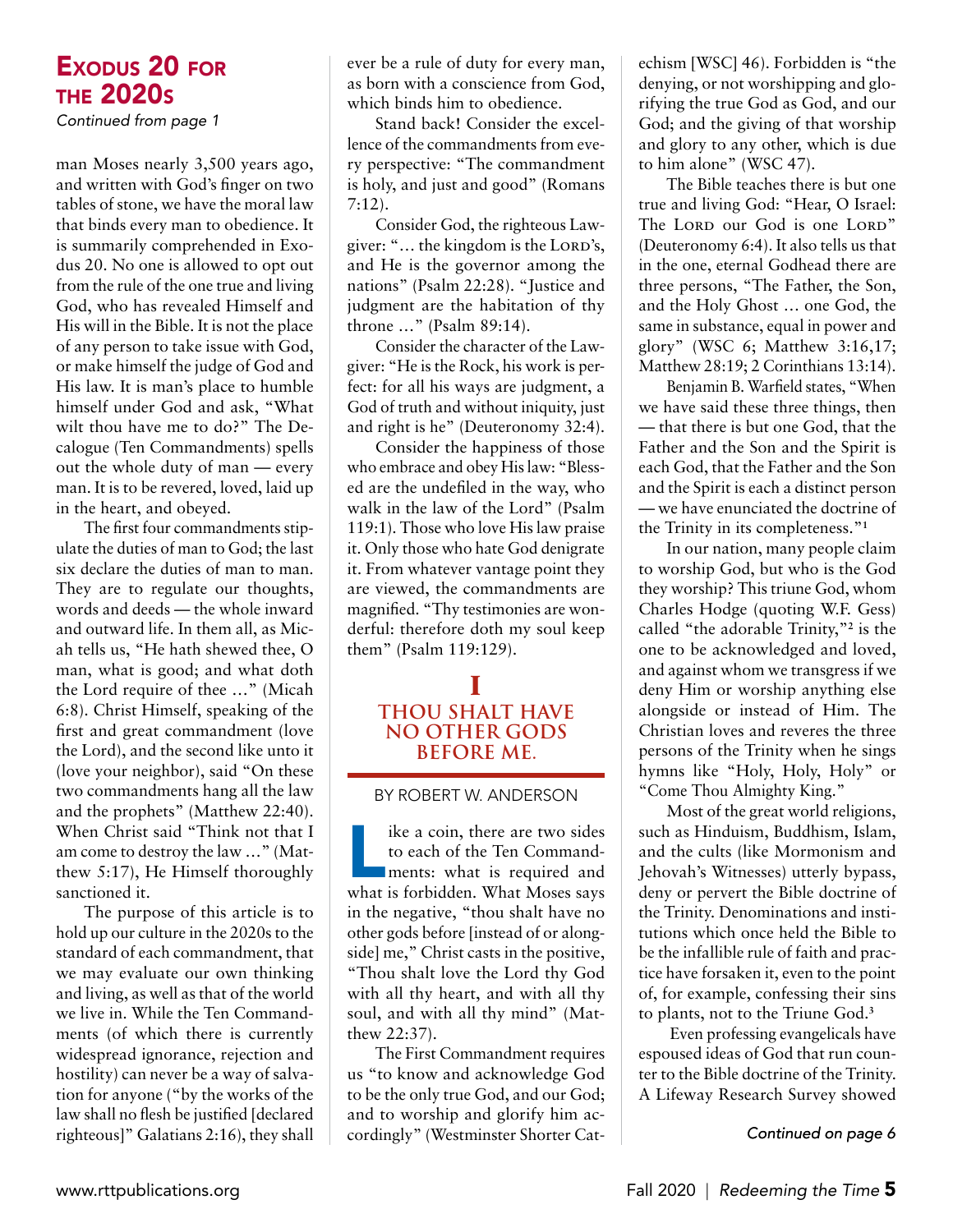*Continued from page 5*

that "78% of 'Evangelicals' believe that Christ is a being 'created' by God"**<sup>4</sup>** — which flatly contradicts the Bible's teaching that Christ is God manifest in the flesh, fully God and fully man. The same poll also reported that "57% of 'Evangelicals' believe that the Holy Spirit is a 'force,' rather than a 'person' of the Godhead." They do not know He is truly the third person of the Godhead, who knows, who wills, and who may be grieved.

On the importance of the doctrine of the Trinity, Johannes G. Vos remarks, "Christianity stands or falls with the doctrine of the Trinity.… Where the doctrine of the Trinity is abandoned, the whole Bible teaching of the plan of salvation must go with it."**<sup>5</sup>**

Likewise, true morality stands or falls by how men keep the First Commandment. Paul's remarks in Romans 1 show in melancholy detail the results of mankind's departure from the God of the Bible: "Because that, when they knew God, they glorified him not as God, neither were thankful … their foolish heart was darkened" (Romans 1:21). And they were "Being filled with all unrighteousness, fornication, wickedness, covetousness, maliciousness; full of envy, murder, debate, deceit, … haters of God…" (Romans 1:29). In all its graphic details, our nation's religious and moral behavior is a mirror image of Romans 1:18-32.

Mankind is in desperate need of embracing and practicing the First Commandment. May the God of saving and sanctifying grace work in us "both to will and to do of his good pleasure" — which logically commences at the First Commandment.

\_\_\_\_\_\_\_\_\_\_\_\_

**2** Charles Hodge, *Systematic Theology*, Vol. 2, (Grand Rapids: Wm. B. Eerdmans Publishing Company, Reprinted 1981), p. 431.

**3** Brad K. Gsell, "'Today in Chapel We Confessed to Plants': Union Seminary and the Road to Apostasy," *Redeeming the Time*, Fall 2019, p. 4.

**4** "Christian, What Do You Believe? Probably a Heresy About Jesus, Says Survey," *Christianity Today*, October 16, 2018.

**5** Johannes G. Vos, *The Westminster Larger Catechism, A Commentary* (Phillipsburg, NJ: P&R Publishing, 1998), pp. 26,27.

#### **II**

**Thou shalt not make unto thee any graven image, or any likeness of any thing that is in heaven above, or that is in the earth beneath, or that is in the water under the earth. Thou shalt not bow down thyself to them, nor serve them: for I the Lord thy God am a jealous God, visiting the iniquity of the fathers upon the children unto the third and fourth generation of them that hate me; And shewing mercy unto thousands of them that love me, and keep my commandments.** 

#### by Douglas R. ARDIs

The vital connection between the<br>First and Second Command-<br>ments is unmistakable. In Deu-<br>teronomy 4:12-19. Moses makes clear First and Second Commandments is unmistakable. In Deuteronomy 4:12-19, Moses makes clear that the Lord is an invisible Spirit and can only be worshipped as He has revealed Himself. In verse 12, he says concerning God that they "saw no similitude [form; or likeness]" and verse 15 says "no manner of similitude."

Theologian R.L. Dabney states, "As the first commandment fixes the object, so the second fixes the mode

of religious worship."**<sup>1</sup>** Charles Hodge agrees: "The first commandment, therefore, forbids the worship of any other being than Jehovah; and the second, the worship of any visible object whatever."<sup>2</sup> Any endeavor to worship Him by any means other than His revealed will is a transgression.

Any attempt to circumvent the Second Commandment is an offense to the Lord God, who gave it to us. He mocks all who would worship idols rather than Himself (see Isaiah 40:17-26).

Throughout Biblical history, man's refusal to worship God only as He has revealed Himself brought generational judgment. Jeroboam's faithless, idolatrous transgression of the Second Commandment resulted in calves of gold in Dan and Bethel, and his own priesthood (1 Kings 12:26-33). Jeroboam's sin brought God's judgment throughout several generations, "Until the Lord removed Israel out of his sight …" (2 Kings 17:23). This is a timeless warning for all who sin against this commandment.

In the New Testament, Paul declares the judgment of God upon those "Who changed the truth of God into a lie, and worshipped and served the creature more than the Creator …" (Romans 1:25). The unchangeable nature of the Second Commandment is clear and unambiguous. Jeroboam's sins and the Gentiles' sins prove the timeless nature of this commandment.

Notice in Exodus 20:5, "not bow ... nor serve" is identical to "worshipped and served" in Romans 1:25. Those who break the Second Commandment are experiencing the wrath of God. Notice the phrases: "visiting the iniquity of the fathers"and "of them that hate me" (Exodus 20:5). Humanity's reaction to the witness of God is a warning to all who transgress this commandment (see Romans 1:24-28).

False religions such as Roman Catholicism, Mormonism, Hinduism and Islam reject the Scriptures as "the only infallible rule of faith and practice." Roman Catholicism has her

**<sup>1</sup>** Benjamin B. Warfield, *International Standard Bible Encyclopedia*, Vol 5. (Grand Rapids: Wm. B. Eerdmans Publishing Co., 1939), p. 3016.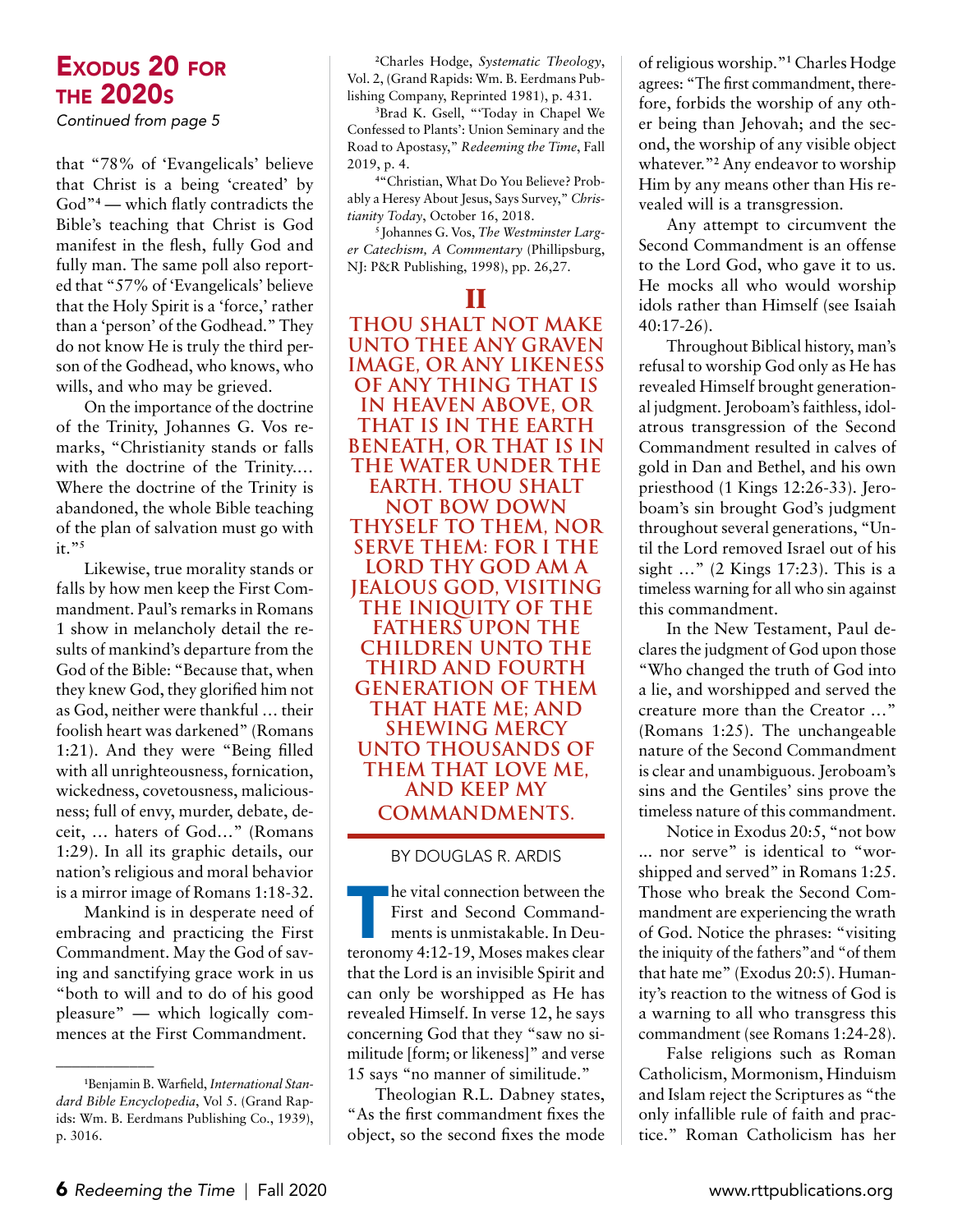Divine Tradition, Islam the Koran, Mormonism The Book of Mormon, and Hinduism The Vedas. These false religions reject the clear prohibitions of the Second Commandment, thus denying the Holy Scriptures. The answer to Westminster Shorter Catechism Question 50 states, "The second commandment requireth the receiving, observing, and keeping pure and entire, all such religious worship and ordinances as God hath appointed in his word."

The answer to question 51 is: "The second commandment forbiddeth the worshipping of God by images, or any other way not appointed in His word." These false religions cannot serve the Lord God because they reject the Bible as the only supernatural revelation from Him who "… created the heaven and the earth" (Genesis 1:1).

The Lord Jesus Christ, who is "God manifest in the flesh" (1Timothy 3:16), condemned the Pharisees because they did not worship Him according to the Scriptures. Jesus said, "But in vain they do worship me, teaching for doctrines the commandments of men" (Matthew 15:9). Concerning this passage, John Calvin writes: "... since God chooses to be worshipped in no other way than according to his own appointment, he cannot endure new modes of worship to be devised.… Christ declares them to be mistaken who bring forward, in the room of doctrine, the commandments of men, or who seek to obtain from them the rule for worshipping God."

If we are to have the Lord's favor upon us, we must worship the great "I am" (Exodus 3:14 and John 8:58), only as He has revealed Himself in His holy Word. How dreadful to consider that the pains of Hell await all who believe they are worshipping God, but refuse to limit their worship to the revealed will of God. False religions worship false gods, which is transgressing the First Commandment, and they refuse the restrictions the Lord God declares in the Second Commandment.

**1** R.L. Dabney, *Lectures in Systematic Theology* (Grand Rapids: Baker Book House Co., 1985), p. 361.

\_\_\_\_\_\_\_\_\_\_\_\_

**2** Charles Hodge, *Systematic Theology*, Vol. 2, (Grand Rapids: Wm. B. Eerdmans Publishing Co., 1981), p. 290.

**3** John Calvin, *Commentary on a Harmony of the Evangelists, Matthew, Mark and Luke*, Vol. 2, (Grand Rapids: Baker Book House Co., 2006), pp. 253-254.

### **III**

**Thou shalt not take the name of the Lord thy God in vain; for the Lord wilL not hold him guiltless that taketh his name in vain.** 

#### by MARK W. EVANs

**Example First Commandment reveals**<br>that the God of the Bible is the<br>only true God and that He<br>alone is the object of worship. The that the God of the Bible is the only true God and that He Second Commandment regards the way in which God is to be worshipped. Worship is regulated by the Word of God, not by the devices and imaginations of men. God is to be worshipped only as the sacred Scriptures warrant. The Third Commandment regards the state of the heart in the use of God's name and in regard to all that makes Him known.

The answer to Westminster Larger Catechism Question 112 states that "the third commandment requires, that the name of God, His titles, attributes, ordinances, the word, sacraments, prayer, oaths, vows, lots, His works, and whatsoever else there is whereby He makes Himself known, be holily and reverently used in thought, meditation, word, and writing; by an holy profession, and answerable conversation, to the glory of God, and the good of ourselves, and others."

For the believer in Jesus Christ there are rich blessings within this solemn commandment. The sinner saved by grace alone, through faith alone, in Christ alone, is able to come boldly to the heavenly Father through his great High Priest. The first petition of the Lord's prayer is, "Hallowed be Thy name." This reveals the sacred privilege possessed by the bloodbought people to exalt the name of God. The elect angels rejoice to praise and glorify Him.

Believers, this side of heaven, share in the immense privilege, as they behold with sanctified eyes the glory of God in salvation, providence, and creation. To them their God is *Jehovah-jirah* [the Lord will provide], *Jehovah-shalom* [the Lord our peace], *Jehovah-tsidkenu* [the Lord our righteousness]; *Jehovah-roi* [the Lord my Shepherd], *Jehovah-nissi* [the Lord our banner], and *Jehovah-sabaoth* [the Lord of Hosts]. They know the truth of the promise, "the people that do know their God shall be strong, and do exploits" (Daniel 11:32).

What exaltation and praise there will be in heaven! The Apostle John wrote: "I beheld, and lo, a great multitude, which no man could number, of all nations, and kindreds, and people, and tongues, stood before the throne, and before the Lamb, clothed with white robes, and palms in their hands; And cried with a loud voice, saying, Salvation to our God which sitteth upon the throne, and unto the Lamb" (Revelation 7:9,10). This side of heaven, believers cry, "why do the heathen rage and the people imagine a vain thing." Yet, they also rejoice, "He hath set His King upon His holy hill of Zion" (see Psalm 2).

What we think of God in our hearts as well as what we outwardly express is perfectly known to our Maker. David said of God: "Thou understandest my thought afar off.… For there is not a word in my tongue, but, lo, thou knowest it altogether" (Psalm 139:2,4). The breaking of this commandment is often thought to be limited to using God's name in vile cursing and swearing. This practice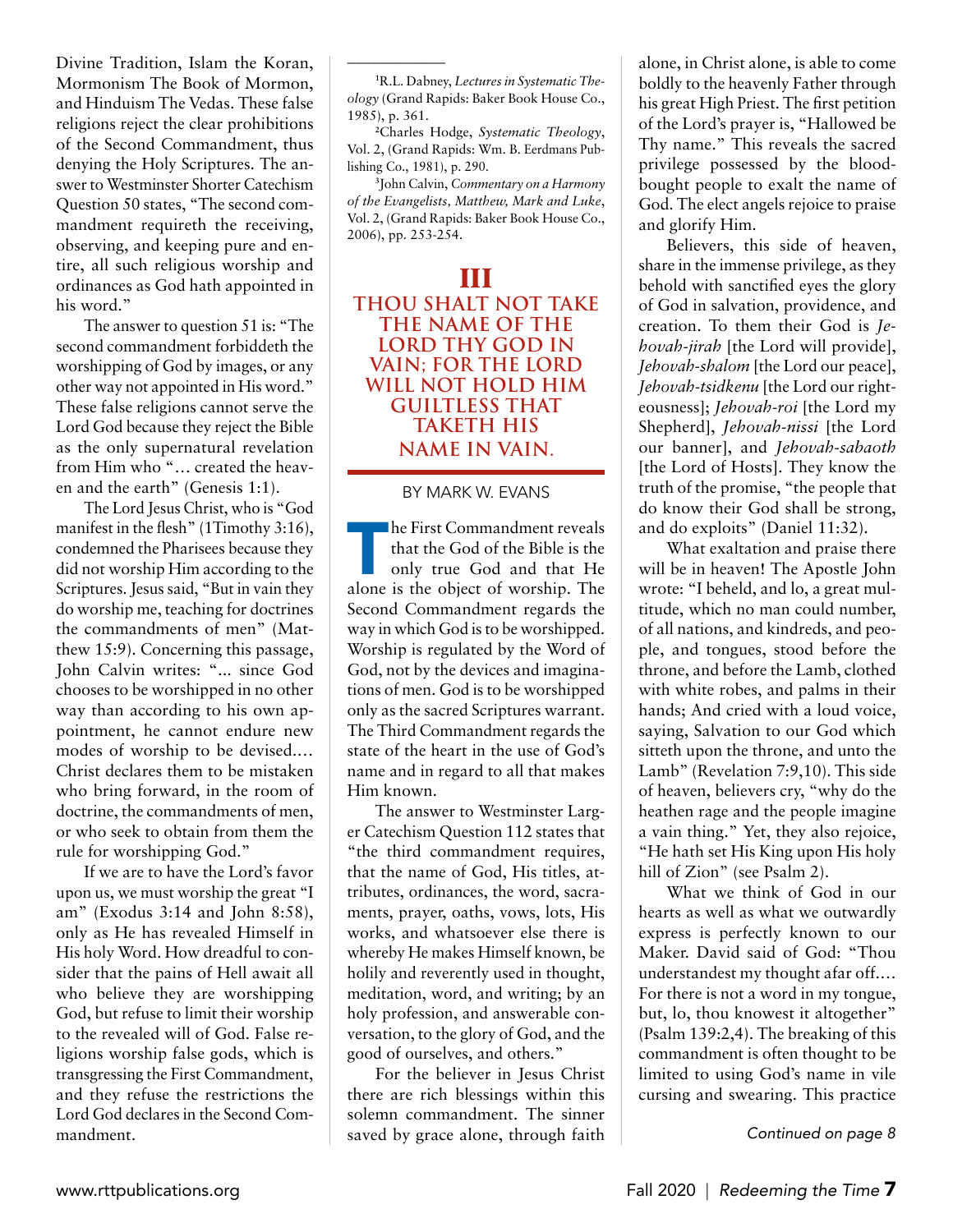*Continued from page 7*

is, indeed, a violation of the Third Commandment. Yet there are many other branches to this corrupt tree. The Puritan writer Thomas Watson listed the following transgressions of this commandment: speaking lightly and irreverently of His name; professing God's name, but not living answerably to it; using God's name in idle discourse; worshipping Him with our lips, but not with our hearts; praying to Him, but not believing in Him; profaning and abusing His Word; swearing by God's name (that is rashly and sinfully); prefixing God's name to any wicked action, [as when] mentioning God in connection with a wicked design; using our tongues in any way to the dishonor of God's name; making rash and unlawful vows; speaking evil of God; and falsifying a promise, as when we say, if God spare our life we will do a certain thing.**<sup>1</sup>**

This sin is especially heinous because it is rarely punished by man. In today's context, it has become acceptable and popular to engage in careless, light, and blasphemous uses of God's names, attributes, institutions, doctrines and commandments, even among some professing Christians. Yet, God promises that He "will not hold him guiltless that taketh His name in vain." The Bible states, "God is not a man, that he should lie; neither the son of man, that he should repent: hath he said, and shall he not do it? or hath he spoken, and shall he not make it good?" (Numbers 23:19).

John Calvin wrote: "The end of this Precept is that the Lord will have the majesty of His name to be held inviolably sacred by us. Whatever we think and whatever we say of Him should savor of His excellency, correspond to the sacred sublimity of His name, and tend to the exaltation of His magnificence."**<sup>2</sup>**

**1** Thomas Watson, *The Ten Commandments* (London: The Banner of Truth Trust, reprinted, 1970), pp. 86-91.

\_\_\_\_\_\_\_\_\_\_\_\_

**2** Cited by Arthur W. Pink, *The Ten Commandments* (Grand Rapids: Baker Book House, 1976), p. 27.

#### **IV**

**Remember the sabbath day, to keep it holy. Six days shalt thou labour, and do all thy work: But the seventh day is the sabbath of the Lord thy God: in it thou shalt not do any work, thou, nor thy son, nor thy daughter, thy manservant, nor thy maidservant, nor thy cattle, nor thy stranger that is within thy gates: For in six days the Lord made heaven and earth, the sea, and all that in them is, and rested the seventh day: wherefore the Lord blessed the sabbath day, and hallowed it.** 

#### by BRAD K. GSELL

In the Fourth Commandment is the only one of the commandments stated both positively and negatively. Particularly in the United States, only one of the commandments stated both positively and negour lives are known for their busyness. In fact, the average American has become so busy that he or she believes, in practice, that there simply is no time to "waste" a whole day each week for rest and worship of God. Sports, entertainment, and work have totally overtaken the Christian sabbath day. Sadly, it has become just another day. Even many who name the name of Christ will attend the early service at their church, so the main part of the day can be devoted

to leisure and other earthly pursuits. Businesses have largely spurned the sabbath day and it is increasingly more difficult for Christians to keep their jobs and also observe the sabbath.

Yet, the command of God from Sinai to "Remember the sabbath day to keep it holy" has never been abrogated. Jesus Christ told His disciples: "Think not that I am come to destroy the law, or the prophets: I am not

come to destroy, but to fulfil. For verily I say unto you, Till heaven and earth pass, one jot or one tittle shall in no wise pass from the law, till all be fulfilled" (Matthew 5:17-18).

God further instructs us: "Six days shalt thou labour, and do all thy work: But the seventh day is the sabbath of the Lord thy God: in it thou shalt not do any work, thou, nor thy son, nor thy daughter, thy manservant, nor thy maidservant, nor thy cattle, nor thy stranger that is within thy gates…" (Exodus 20:9,10).

We are then shown the parallel to God's grand work of Creation: "For in six days the Lord made heaven and earth, the sea, and all that in them is, and rested the seventh day: wherefore the Lord blessed the sabbath day, and hallowed it" (verse 11).

The sabbath day has been an integral part of God's purpose and design since the Creation. Genesis 2:3 tells us: "And God blessed the seventh day, and sanctified it: because that in it he had rested from all his work which God created and made."

From that time forward through the Book of Revelation, the importance of God's holy sabbath, once each week, is emphasized by nearly every Biblical writer. Revelation 1:10 speaks of "the Lord's Day." Particularly in days past, many Christians and churches often spoke of "the Lord's Day," rather than "Sunday."

Isaiah wrote: "If thou turn away thy foot from the sabbath, from doing thy pleasure on my holy day; and call the sabbath a delight, the holy of the Lord, honourable; and shalt honour him, not doing thine own ways, nor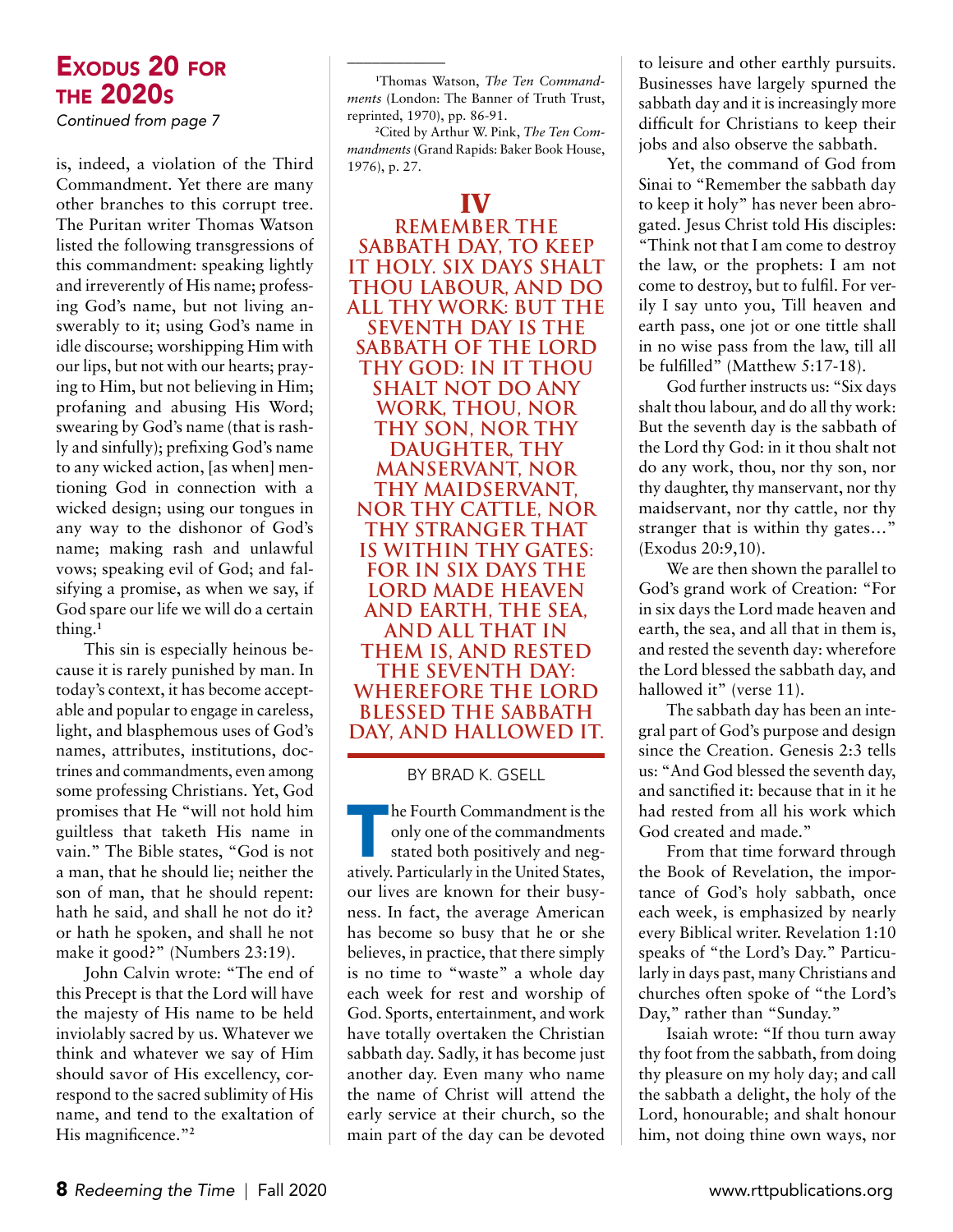finding thine own pleasure, nor speaking thine own words: Then shalt thou delight thyself in the Lord; and I will cause thee to ride upon the high places of the earth, and feed thee with the heritage of Jacob thy father: for the mouth of the Lord hath spoken it" (Isaiah 58:13-14).

Both in the Old Testament and the New Testament, without interruption, the sabbath day was strictly observed as a day to set aside the cares of this world, and to gather together to worship God, sing His praises and come before Him in prayer.

After Christ's crucifixion, some of the women who were His disciples went to see the sepulchre and how His body was laid therein. Luke 23:56 tells us: "And they returned, and prepared spices and ointments; and rested the sabbath day according to the commandment."

Later, following Christ's ascension, we read in Acts 16:13 that when Paul and Silas entered Philippi, they went on the sabbath to the riverside, where it was the practice to pray to the Lord.

Again, in Acts 20:7, when Paul had arrived in Troas, we read: "And upon the first day of the week, when the disciples came together to break bread, Paul preached unto them, ready to depart on the morrow; and continued his speech until midnight." Here we see reference to the Christian sabbath being changed to the first day of the week, from the seventh day. This was in commemoration of the glorious resurrection of Christ on the first day of the week.

Like any purpose of God, sinful man will always find a way to twist it into something sinful. Christ condemned the Pharisees when they opposed Him for healing on the sabbath, and even in eating by the roadside. Christ rebuked them with these words: "The sabbath was made for man, and not man for the sabbath …" (Mark 2:27-28).

Except for acts of "necessity and mercy," it is God's purpose for man to rest, not only physically, but particularly in a spiritual sense. It is to be a day of communion with God, a day of prayer and meditation, and a day of the heart crying out in trust, thanks and worship of God. This is essential to a godly Christian walk.

The Hebrew word for sabbath literally means "to cease or stop," or "to rest." Hebrews 4 says that rest is given to those who believe in Christ. Matthew 11:28-30 records the words of the Lord Jesus Christ Himself: "Come unto me, all ye that labour and are heavy laden, and I will give you rest. Take my yoke upon you, and learn of me; for I am meek and lowly in heart: and ye shall find rest unto your souls. For my yoke is easy, and my burden is light."

The Christian sabbath is also a picture of our glorious future in heaven. Hebrews 4 refers to this Fourth Commandment, speaking of God's creating the world in six days, and resting the seventh. Then, in verse 9, it states: "There remaineth therefore a rest to the people of God." Verse 10 talks of those who have left this earthly life: "For he that is entered into his rest, he also hath ceased from his own works, as God did from his."

Colossians 2:16-17 tells us that our sabbath in this life is a "shadow of things to come." John Newton, in his hymn "Safely Through Another Week," expresses this well: "Day of all the week the best, emblem of eternal rest."

May the sabbath be a "delight" to us. May the words of Psalm 100 burn in our hearts and be our guide: "Make a joyful noise unto the Lord, all ye lands. Serve the Lord with gladness: come before his presence with singing. Know ye that the Lord he is God: it is he that hath made us, and not we ourselves; we are his people, and the sheep of his pasture. Enter into his gates with thanksgiving, and into his courts with praise: be thankful unto him, and bless his name. For the Lord is good; his mercy is everlasting; and his truth endureth to all generations."

#### **V Honour thy father and thy mother: that thy days may be long upon the land which the Lord thy God giveth thee.**

#### by BRAD K. GSELL

In writing to Timothy, his son in<br>the faith, Paul warns him that "in<br>the last days perilous times shall<br>come." He then gives a whole list of n writing to Timothy, his son in the faith, Paul warns him that "in the last days perilous times shall the sins that will be common among those living in that day. One of these is: "disobedience to parents" (2 Timothy 3:1-2). From the time Cain slew his brother Abel, parents have grieved at the sins and rebellion of their children.

We are all familiar with the epic account in 1 Samuel of Absalom rebelling against his own father, David. Even as David sent forth his army to put down the rebellion, his expression of love for his son was overwhelming. In 2 Samuel 18:5 he instructs the three men commanding his forces: "Deal gently for my sake with the young man, even with Absalom."

Absalom, riding on a mule, got his head caught in the bough of a giant oak tree. The mule kept going, and Absalom met with sudden death. David's troops had been victorious in the battle, but even after that, we see that he bore the grief that only a father could have. 2 Samuel 18:33 tells us: "And the king [David] was much moved, and went up to the chamber over the gate, and wept: and as he went, thus he said, O my son Absalom, my son, my son Absalom! would God I had died for thee, O Absalom, my son, my son!"

The family relationship is so fundamental to God's plan for mankind that He included this as the first commandment in the second table of the Decalogue — man's relationship with one another. It is the only one of the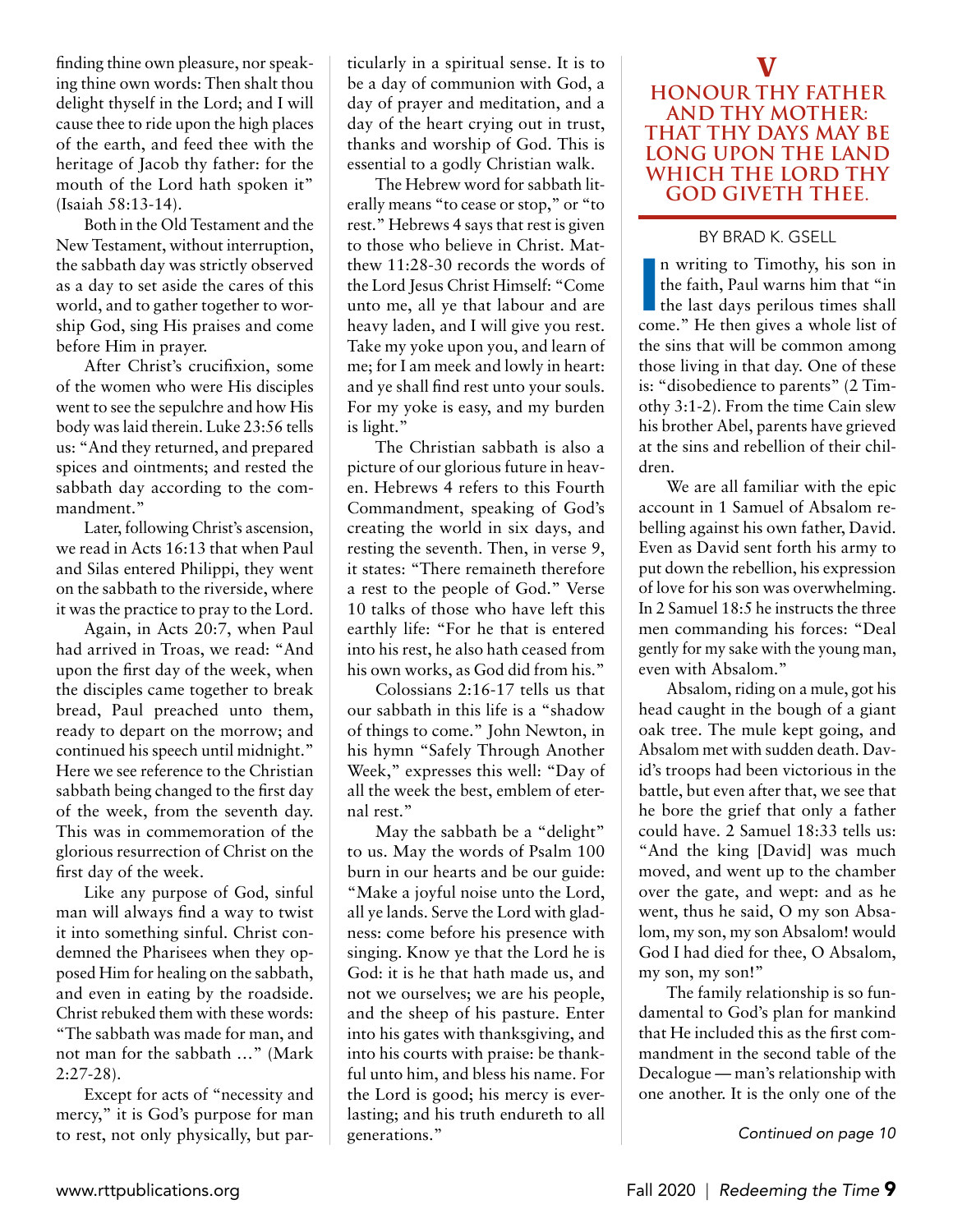*Continued from page 9*

commandments that is stated from a positive standpoint alone. In the New Testament, Paul points out in Ephesians 6:2-3 that it is "the first commandment with promise; That it may be well with thee, and thou mayest live long on the earth." None of the other commandments carries with it a direct promise from God.

In this Ephesians passage (verses 1 and 2), Paul ties obedience to parents with honoring them, as stated in the Fifth Commandment. He also states clearly that this is to be done "in the Lord." A child should never disobey God in the process of seeking to obey His parents.

Paul further ties this teaching to servants obeying their masters, just like he ties the duty of citizens to civil authority in Romans 13 and elsewhere. In Ephesians 6:5-7, he says that we are to serve "in singleness of your heart, as unto Christ; Not with eyeservice, as menpleasers; but as the servants of Christ, doing the will of God from the heart; With good will doing service, as to the Lord, and not to men.…"

God has placed various levels of lawful authority in our lives on this earth, and we are to be subject, with humility and lowliness of mind. As our last issue of *Redeeming the Time*  pointed out, this is not talking about unbiblical tyranny, but to proper and lawful authority.

Paul does not just give instruction to those in the lowest positions. He also instructs those who have authority. He writes in verse 4: "… ye fathers, provoke not your children to wrath: but bring them up in the nurture and admonition of the Lord." In verse 9, he writes: "And, ye masters, do the same things unto them, forbearing threatening: knowing that YOUR Master also is in heaven; neither is there respect of persons with him"

(emphasis ours). We must all remember that God is the Master of us all.

All that we do as children, employees, citizens, or in whatever capacity, must conform to the teaching expressed in 1 Corinthians 10:31: "Whether therefore ye eat, or drink, or whatsoever ye do, do all to the glory of God."

The Book of Proverbs has much to say about the family relationship. Proverbs 1:8 instructs: "My son, hear the instruction of thy father, and forsake not the law of thy mother." Proverbs 13:1 tells us: "A wise son heareth his father's instruction: but a scorner heareth not rebuke."

On Mother's Day we often hear sermons about the "virtuous woman" from Proverbs 31. However, few realize that this was instruction to King Lemuel from his mother. Among other things, she tells him the importance of finding a godly wife.

Thomas Watson writes that children are to honor their parents "by a reverential esteem of their persons," "inwardly by fear mixed with love," "when speaking to them and in speaking about them to others," "in gesture," "careful obedience," "hearkening to their counsel," and "complying with their commands."<sup>1</sup>

In 1 Kings 2:19, we see that when King Solomon's mother came to him, he "rose off his throne, and bowed himself unto her." The Bible gives many examples of children who were an honor to their parents, but also of those who rebelled and lived sinful lives which were a shame unto them.

Another important part of honoring our parents is in attending to their needs, particularly in old age. Genesis 47:12 tells us: "And Joseph nourished his father, and his brethren, and all his father's household, with bread, according to their families."

There is no finer example in all the Scriptures than the words of the Lord Jesus Christ, while hanging in agony on the cross, bearing the sin of His people. John 19:26-27 tells us: "When Jesus therefore saw his mother, and the disciple [John] standing by, whom he loved, he saith unto his mother, Woman, behold thy son! Then saith he to the disciple, Behold thy mother! And from that hour that disciple took her unto his own home."

In our age, despising of parents, and all authority, is ubiquitous. The very pillars of Western civilization are crumbling as rebellion and anarchy hold sway in many quarters. Some of the new socialists are seeking to tear down the noble history of their parents and ancestors as something totally evil, and telling others to "unlearn" what their parents have taught them. In the United States there is a definite disrespect shown to elders, and a dismissiveness of their views. May all who love the Lord "Honour thy father and thy mother: that thy days may be long upon the land which the Lord thy God giveth thee."

\_\_\_\_\_\_\_\_\_\_\_\_

## **VI Thou shalt not kill.**

#### by MARK W. EVANs

he Sixth Commandment states,<br>
"Thou shalt not kill," which<br>
means, "Thou shalt not murder."<br>
Undergirding the duties of this com-"Thou shalt not kill," which means, "Thou shalt not murder." Undergirding the duties of this commandment is the Scriptural truth that life is a precious possession that comes directly from God. "The Lord God formed man of the dust of the ground, and breathed into his nostrils the breath of life; and man became a living soul" (Genesis 2:7). The answer to Westminster Shorter Catechism Question 68 states, "The sixth commandment requireth all lawful endeavors to preserve our own life, and the life of others." The answer to Question 69 lists what is forbidden: "The sixth commandment forbiddeth the taking away of our own life, or the life of our neighbor unjustly, or whatsoever tendeth thereunto."

The Bible declares that death entered the world as the result of Adam's

**<sup>1</sup>** Thomas Watson, *The Ten Commandments* (Grand Rapids: Christian Classics Etherial Library, first published 1692), pp. 112-119.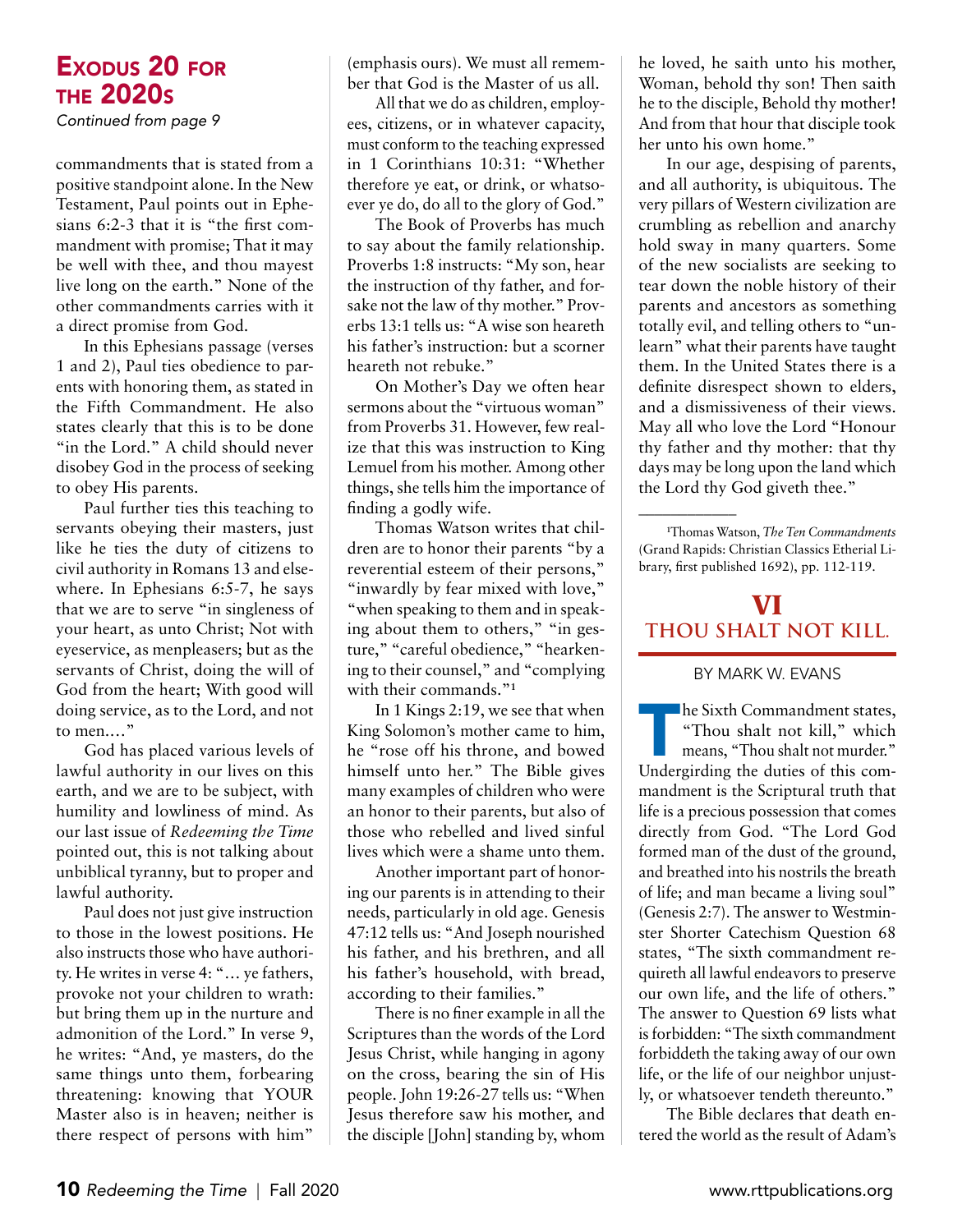sin. "Wherefore as by one man sin entered into the world, and death by sin; and so death passed upon all men, for that all have sinned" (Romans 5:12). Every time we see a hearse or a cemetery before us, we view a universal, visible sermon that declares "the wages of sin is death." Sin and death entered the world through Satan's temptation. He is "a murderer from the beginning" (John 8:44). After Adam and Eve's sin, Cain, their firstborn, committed the first murder. Abel had presented before God an acceptable sacrifice from "the firstlings of the flock." Cain had presented fruit from his labors. "The Lord had respect unto Abel and his offering" but had no regard for Cain's offering. "By faith Abel offered unto God a more excellent sacrifice than Cain" (Hebrews 11:4). Cain's envy produced anger, and anger produced hatred that led him to slay his brother (see Genesis 4:3-8).

The crime of murder includes inward motives. Arthur W. Pink wrote: "Cain first enviously repined at the success of his brother's sacrifice, and this quickly prompted him to murder. So, too, unjust and inordinate anger, if it be allowed to lie festering in the heart, will turn into the venom of an implacable hatred. Such anger is not only a cause, but is actually a degree of murder, as is clear from the teaching of Christ in Matthew 5:21,22."**<sup>1</sup>**

The Pharisees and Sadducees hated Christ because of His rebukes and teachings that threatened their position and power. Their hatred led to the crucifixion of the innocent Son of God. It was the vilest and most heinous transgression of this commandment ever committed. Such is the dreadful result of sinful envy, hatred, and anger in our hearts.

The Lord Jesus taught in the sermon on the Mount, "But I say unto you, That whosoever is angry with his brother without a cause shall be in danger of the judgment …" (Matthew 5:22). The Apostle John wrote in 1 John 3:15, "Whosoever hateth his brother is a murderer." It is difficult to hate our brother or sister when we remember the Lord's grace in saving our own souls. The glorious truth that we are no longer under condemnation, but free from the penalty of our sin, should humble us. Reading and memorizing the Word of God also keeps us close to our Savior and in the right spirit of praying for our enemies. Prayer is essential. It is most difficult to pray while we are angry. The Scriptures teach, "If it be possible, as much as lieth in you, live peaceably with all men" (Romans 12:18). It also instructs us: "Be not overcome of evil, but overcome evil with good" (Romans 12:21).

There is also a fearful disregard for the sanctity of life throughout our land. One of the more alarming examples is the number of suicides. There are 123 Americans that die from suicide every day.**<sup>2</sup>** The most horrific violation of the Sixth Commandment comes from the decision of our Supreme Court, that murdering babies in the womb is no longer a crime. However, the Highest Court has immutably decreed, "Thou shalt not kill." The estimated number of abortions in the USA from 1973-2018 is 61.8 million.**<sup>3</sup>** This statistic is based only upon surgical and medical abortions. There are other methods as well that murder the unborn. Although some decline of reported abortions has occurred, such murders are still our country's greatest cause of death. The barbaric taking the life of little ones portends God's wrath and judgment. This wicked deed also hardens the heart and prepares the way for other grievous crimes. Cities are now in the throes of riots, looting, and senseless murders. No government agency can extinguish this flame of hate. Only God can change the sinner's heart. We desperately need a "Great Awakening."

Once again the Ten Commandments point us to our only refuge and hope — the Lord Jesus Christ. We are helpless to change even one heart, but our Redeemer is mighty to save. He said, "Go ye into all the world, and preach the gospel to every creature" (Mark 16:15).

\_\_\_\_\_\_\_\_\_\_\_\_

**2** https://save.org/about-suicide/suicidefacts/

**3** https://www.all.org/learn/abortion/abortion-statistics/

#### **VII Thou shalt not commit adultery.**

#### by DOUGLAS R. ARDIS

he Seventh Commandment, "Thou<br>shalt not commit adultery" (Ex-<br>odus 20:14), is founded upon<br>Genesis 2:21-25 Here God establishes shalt not commit adultery" (Exodus 20:14), is founded upon Genesis 2:21-25. Here God establishes the marriage covenant between man and woman. This original relationship immediately follows the creation of Adam and Eve.

The Lord God had just said that He would make Adam "an help meet for him," (Genesis 2:18). He would now put Adam to sleep and make Eve from his rib. Because Eve was made from Adam, there is a leaving and cleaving forever — uniting them before God (Genesis 2:24).

In Matthew 19:3-5, the Lord Jesus Christ, knowing the true motive of the Pharisees regarding divorce, appeals to this same passage. He declared that because God had joined them together, a man must not divorce his wife. "Put asunder" clearly means divorce in Matthew 19:6. In Matthew 19:7-9, Jesus declares that sin, "hardness of your hearts," was the reason for Moses giving a "writing of divorcement."

The Lord Jesus knew that the Jews of His day sinfully divorced their wives for any cause. The only reason Jesus gives for one "put[ting] away his wife" is fornication. The last book of the Old Testament warns the generation that returned from exile that the Lord God "hateth putting away"

**<sup>1</sup>** Arthur W. Pink, *The Ten Commandments* (Grand Rapids: Baker Book House, 1976), pp. 44,45.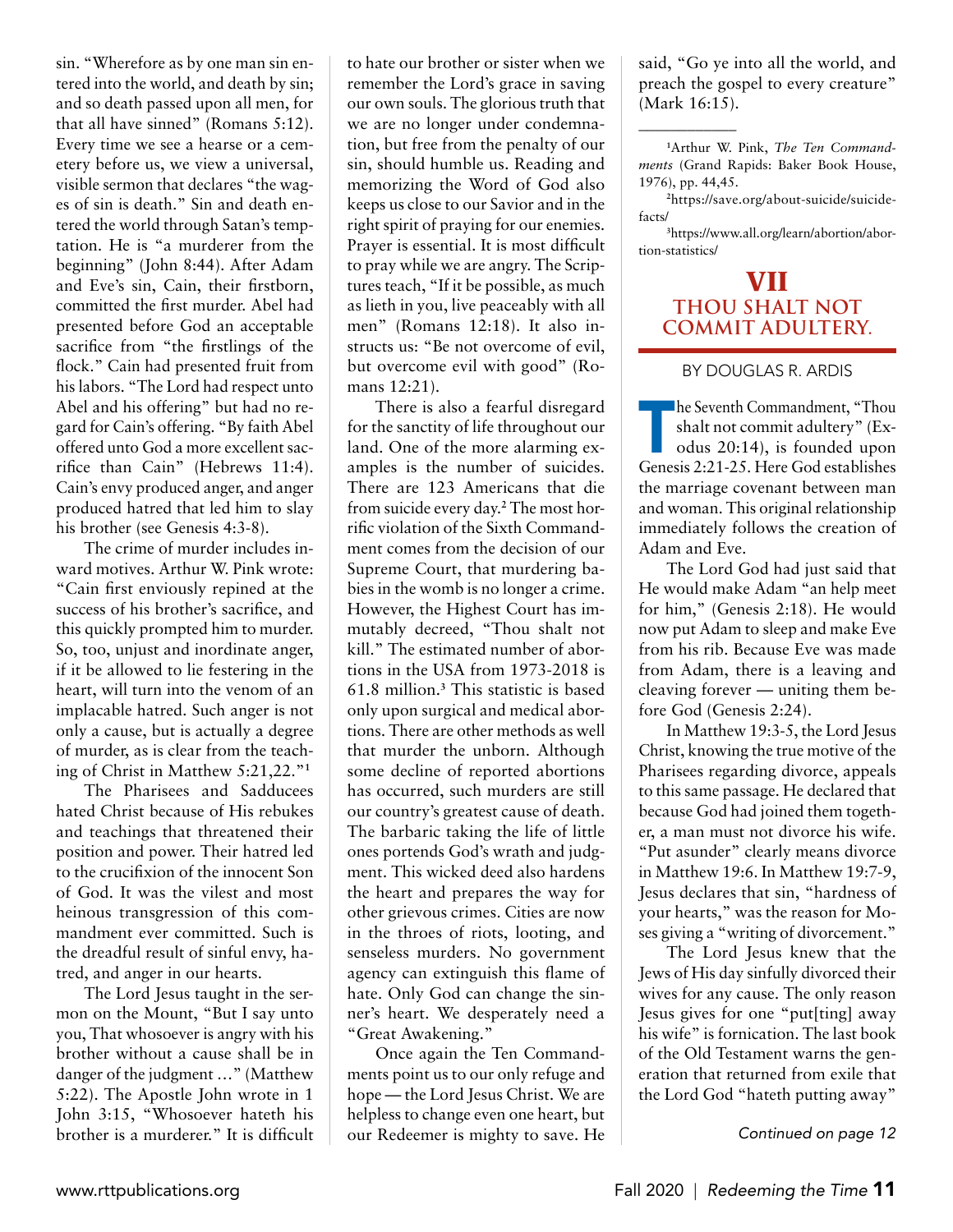*Continued from page 11*

(Malachi 2:16). Some 400 years later, Jesus rebuked his tempter's abuse of Moses' writing of divorcement.

This commandment not only forbids adultery but all sins against the body. Paul warns, "For this is the will of God, even your sanctification, that ye should abstain from fornication: That every one of you should know how to possess [guard] his vessel [body] in sanctification and honour" (1 Thessalonians 4:3-4). We must guard our body against sexual immorality.

Again the Apostle says, "Know ye not that the unrighteous shall not inherit the kingdom of God? Be not deceived: neither fornicators, nor idolaters, nor adulterers, nor effeminate, nor abusers of themselves with mankind, Nor thieves, nor covetous, nor drunkards, nor revilers, nor extortioners, shall inherit the kingdom of God" (1 Corinthians 6:9-10). Here the word "effeminate" means soft, gentle.

*The Exegetical Dictionary of the New Testament* tells us that "The vice catalog of 1 Corinthians 6:9 mentions the μαλακοὶ, soft people/weaklings, as reprehensible examples of passive homosexuality; also, Romans 1:27; Leviticus 20:13. Also, 'abusers of themselves with mankind,' is the translation of one word which is, ἀρςενοκοῖται, male homosexual …: 1 Corinthians 6:9; 1 Timothy 1:10."**<sup>1</sup>**

Twice, Paul warns that the kingdom of God is closed to these sins against the body (1 Corinthians 6:9- 10). Our bodies are the creation of God, so fashioned that God, the Holy Spirit, can abide within us: "…ye have received the Spirit of adoption, whereby we cry, Abba, Father" (Romans 8:15). The graphic language of Jeremiah tells us that the adulterer is like a male horse looking for a mate: "They were as fed horses in the morning: every one neighed after his neighbour's wife" (Jeremiah 5:8).

Not only does the commandment warn of sins against our bodies, but also sins of the heart. Jesus said in Matthew 5:27-28, "Ye have heard that it was said by them of old time, Thou shalt not commit adultery: But I say unto you, That whosoever looketh on a woman to lust after her hath committed adultery with her already in his heart." Jesus declares that adultery comes from our sinful hearts. "For out of the heart proceed evil thoughts, murders, adulteries, fornications, thefts, false witness, blasphemies" (Matthew 15:19).

The Pharisees did not take heed to the many Old Testament warnings that

How timeless are God's warnings against what potentially comes into our hearts by way of television, the internet, Facebook, Twitter, etc. We must be very careful. "I will set no wicked thing before mine eyes: I hate the work of them that turn aside; it shall not cleave to me" (Psalm 101:3).

adultery is a matter of the heart. "Keep thy heart with all diligence; for out of it are the issues of life" (Proverbs 4:23).

What we do with our bodies comes from how we think within our hearts. The answer to Westminster Shorter Catechism Question 72 tells us that we must protect and guard ourselves from "all unchaste thoughts, words and actions."

How timeless are God's warnings against what potentially comes into our hearts by way of television, the internet, Facebook, Twitter, etc. We must be very careful. "I will set no wicked thing before mine eyes: I hate the work of them that turn aside; it shall not cleave to me" (Psalm 101:3).

Solomon devotes considerable attention to the horrific consequences of sexual sins. Proverbs 5 is a warning against the whorish woman. He continues his warning in 6:20-35.

Today, what God says regarding sexual immorality is rejected by many in our culture. However, Scripture warns us that God judges those who lack understanding concerning adultery and whoredom. Untold harm is done to human life when we act out our lusts rather than repent of the sinfulness that lies within our hearts. Solomon warns in Proverbs 6:25-26, "Lust not after her beauty in thine heart; neither let her take thee with her eyelids. For by means of a whorish woman a man is brought to a piece of bread: and the adulteress will hunt for the precious life."

Multiple examples from today's culture warn us that to reject the authority of Scripture is sin against God. We know that fornication has resulted in millions of unborn children murdered in the womb. Families are torn asunder by adultery. "Marriage is honourable in all, and the bed undefiled: but whoremongers and adulterers God will judge" (Hebrews 13:4).

God does not ignore sexual immorality ("the bed"), but judges sin. Many have family members and friends who refuse to marry before bearing children, often resulting in the father's disobeying the Seventh Commandment and abandoning his responsibilities. We must be willing to do all that is necessary to guard our bodies and souls from sexual sins of heart and body. "The seventh commandment requireth the preservation of our own and our neighbor's chastity, in heart, speech and behavior" (WSC 71).

Marriage of man and woman is the sacred emblem of Christ's love for His church. Ephesians 5:23-33 not only teaches the sacred nature of the marriage bond, but also that Christ's relationship to believers is represented in the marriage bond. Transgressing the Seventh Commandment is an insult to Christ.

Paul is clearly referring to Genesis 2:23 ("bone of my bones and flesh of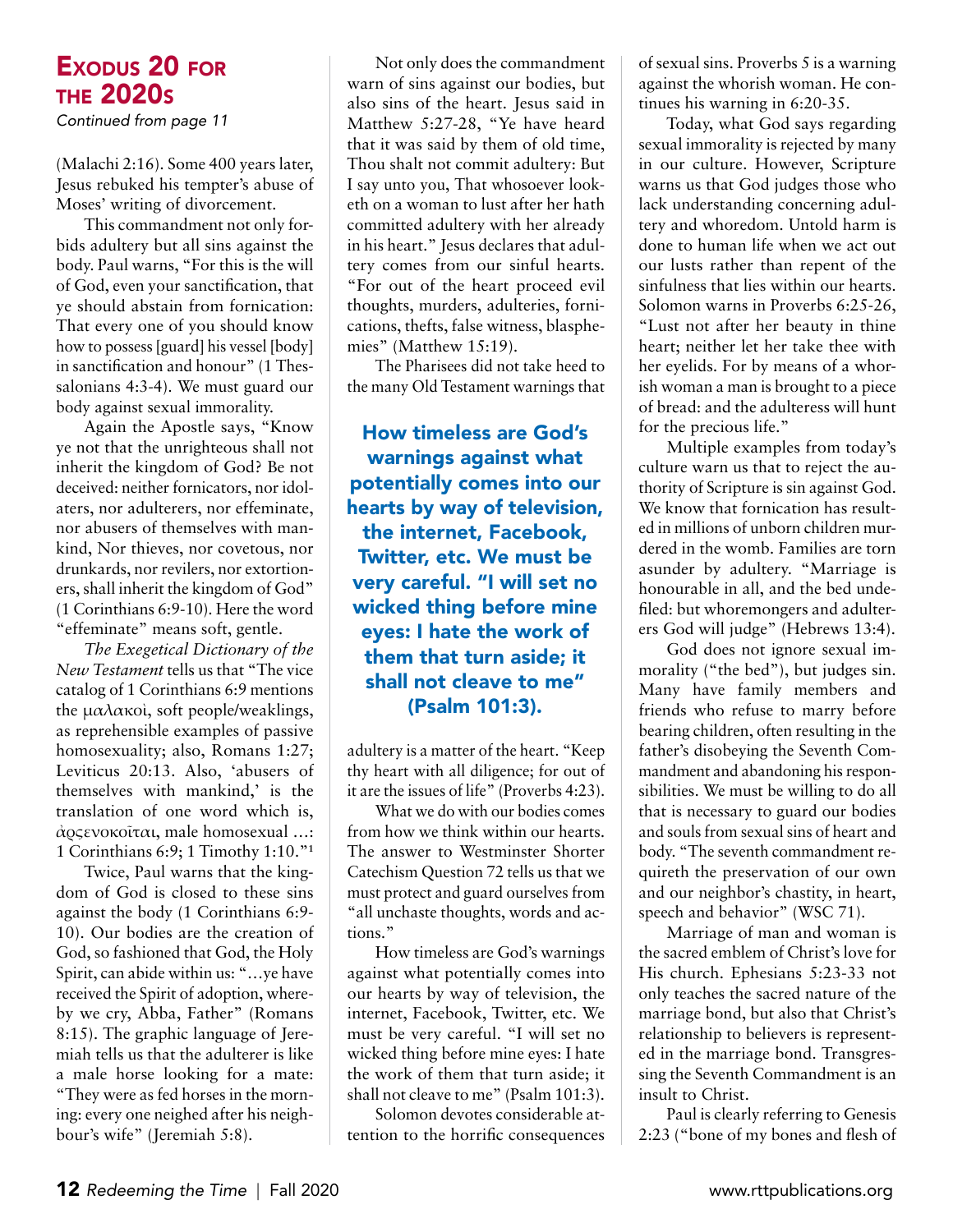my flesh") when he says in Ephesians 5:28-32: "So ought men to love their wives as their own bodies. He that loveth his wife loveth himself. For no man ever yet hated his own flesh; but nourisheth and cherisheth it, even as the Lord the church: For we are members of his body, of his flesh, and of his bones. For this cause shall a man leave his father and mother, and shall be joined unto his wife, and they two shall be one flesh. This is a great mystery: but I speak concerning Christ and the church."

Can adultery be forgiven? Yes. Paul said, "Know ye not that the unrighteous shall not inherit the kingdom of God? Be not deceived: neither fornicators, nor idolaters, nor adulterers, nor effeminate, nor abusers of themselves with mankind, Nor thieves, nor covetous, nor drunkards, nor revilers, nor extortioners, shall inherit the kingdom of God. And such were some of you: but ye are washed, but ye are sanctified, but ye are justified in the name of the Lord Jesus, and by the Spirit of our God" (1 Corinthians 6:9-11).

Jesus Christ told the adulterous woman, "Neither do I condemn thee: go, and sin nor more" (John 8:11). Our nation is under the judgment of God because the Ten Commandments are no longer regarded as absolute truth. "In those days there was no king in Israel: every man did that which was right in his own eyes," (Judges 21:25).

**1** *Exegetical Dictionary of the New Testament*, (Grand Rapids: William B. Eerdmans Publishing Co., PC Study Bible Online, 1990).

\_\_\_\_\_\_\_\_\_\_\_\_

## **VIII Thou shalt not steal.**

#### by Robert W. Anderson

**Manufarity hen Christ healed the manufarity** with the impediment of speech, Mark 7:37 reports that the astonished people said, "He with the impediment of speech, Mark 7:37 reports hath done all things well." Such is our response when we stand before the implications of the Eighth Commandment, "Thou shalt not steal" (Exodus 20:15).

How very well God has done in hedging a man and his property in with this provision. Lawful ownership and use of property is one way in which the individual seeks to meet his chief end — "to glorify God and enjoy him forever."

Rather than stealing another's work, Scripture requires our own personal labors. Proverbs 27:23 and 26 teach us, "Be thou diligent to know the state of thy flocks, and look well to thy herds.… The lambs are for thy clothing, and the goats are the price of the field."

While Scripture enjoins diligence in labor, it also enjoins generosity instead of self-indulging parsimony: "And if thy brother be waxen poor, and fallen in decay … thou shalt relieve him …" (Leviticus 25:35). When the obedient exercises mercy, Psalm 112:9 says he is a good man: "He hath dispersed, he hath given to the poor."

Furthermore we have the command for the year of Jubilee, which came to Israel every fiftieth year. "Then shalt thou cause the trumpet of the jubilee to sound … And ye shall … proclaim liberty throughout all the land unto all the inhabitants thereof [words cast on the iconic Liberty Bell] … and ye shall return every man unto his possession, and ye shall return every man unto his family" (Leviticus 25:9,10).

*The New Geneva Study Bible* sums up the year of Jubilee as "a year in which all the poor who had fallen into debt were given a fresh start. Loans were written off. Land that had been sold was returned to its original owner, and slaves were released."**<sup>1</sup>**

Long after the establishment of the laws of Exodus, Leviticus and Deuteronomy, kings came on the scene in Israel. But the coming of a king did not bring a God-sanctioned change to the law of ownership.

God had already given Moses commandments for a king: "And it shall be when he sitteth upon the throne of his kingdom, that he shall write him a copy of the law … and he shall read therein all the days of his life: That his heart be not lifted up above his brethren, and that he turn not aside from the commandment (Deuteronomy 17:18-20). The throne existed, not for the king to take property as he willed, but instead for him to render his subjects secure in the possession of their own. Seizure of property was never the divine right of kings or princes.

Over time the thinking of kings changed on that subject, as illustrated by king Ahab in the account of Naboth and his vineyard (see 1 Kings 21). The prophet Micah exclaimed, "Woe to them that devise iniquity … because it is in the power of their hand. And they covet fields, and take them by violence" (Micah 2:1,2).

Because socialism is vigorously promoted today, we note the conflict with this commandment. "Socialism … calls for public rather than private ownership of property …" (britannica. com). The words of Johannes G. Vos, commenting on the question "Is socialism contrary to Christianity?," are pertinent today: "God instituted civil government to promote the welfare of men by maintaining justice in human society (Romans 13:4), not to develop into a colossus of collective enterprise in competition with its own citizens."**<sup>2</sup>**

The "thou" in the Eighth Commandment is singular. What it requires and forbids begins at the individual level. As over against the crime of stealing, the individual is clearly invested by God with the right to acquire, own and distribute property. God owns everything. He makes the individual a steward. The individual, not the government or society collectively, is the steward of what God has entrusted to him.

Though God makes all individuals equally responsible to Him for their stewardship, He does not endow every individual equally, as is illustrated in the parable of the talents (Matthew 25:14-30). Unto one ser-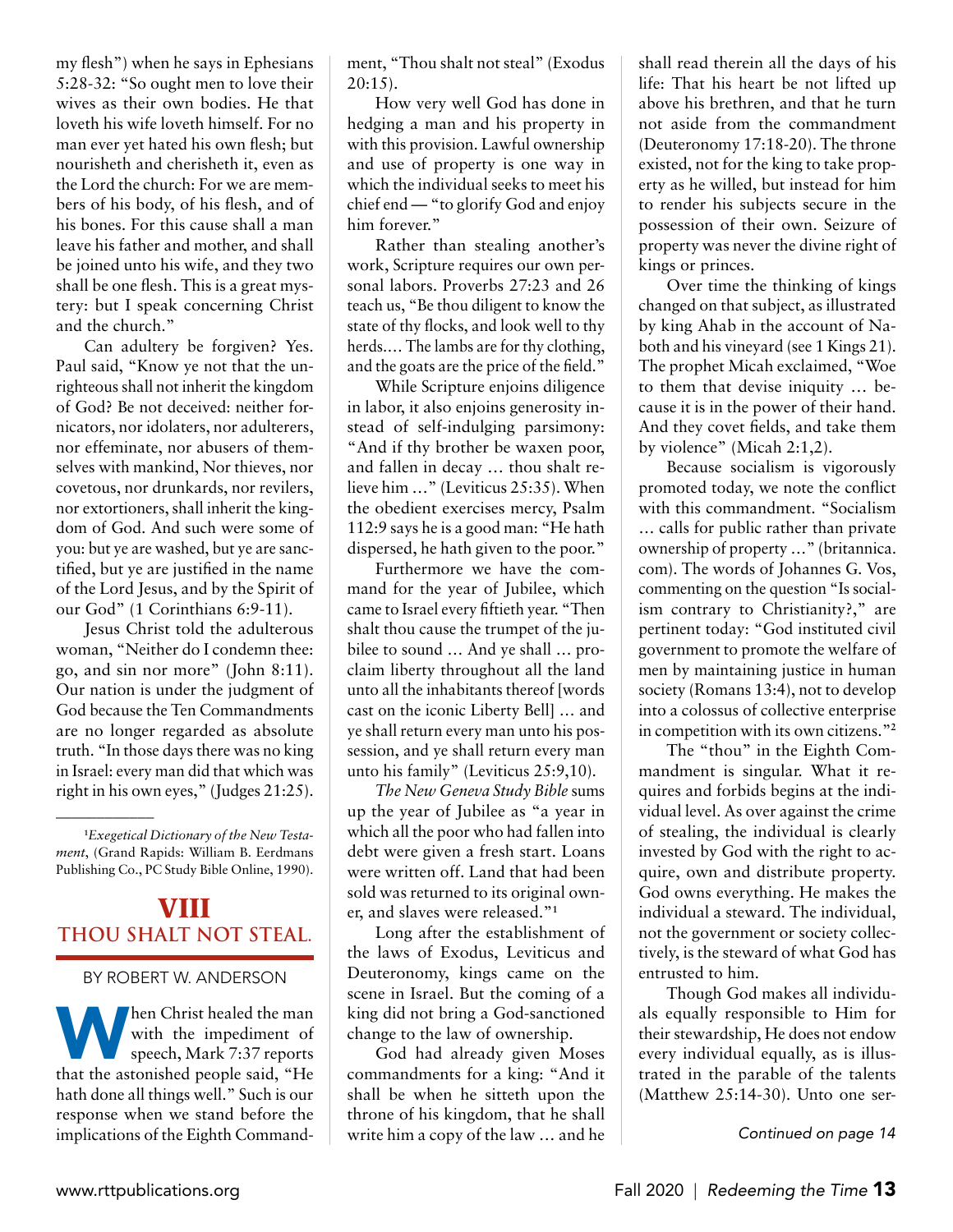*Continued from page 13*

vant was given five talents, to another two, and to another one. God follows that same principle in the distribution of spiritual gifts. The Spirit divides "to every man severally [individually] as he will" (1 Corinthians 12:11).

On this principle, the commandment is antagonistic to socialism, which holds that "society as a whole … should own or at least control property for the benefit of all" (britannica.com). Socialism presumes to correct what it judges to be the inequities of God's arrangement.

Let us think better of God's arrangement. On the basis of the Bible's teaching, Christians have long supported the right of individual ownership and opposed socialism. In the introduction to his 1923 book, *Christianity and Liberalism*, the brilliant J. Greshem Machen wrote, "a socialistic state would mean the reduction to a minimum of the sphere of individual choice. Labor ... under a socialistic … government would be prescribed, and individual liberty would be gone."**<sup>3</sup>**

In 1946, Carl McIntire wrote that God's law "guarantees individualism. With it the individual is protected and preserved.… It repudiates and disposes any notions of collectivism, communism, and the totalitarian state."**<sup>4</sup>**

The New Testament teaches the same code of moral conduct as the Old. Jesus told the rich ruler, "Thou knowest the commandments.… Do not steal" (Luke 18:20). Paul told the Ephesian church, "Let him that stole steal no more: but rather let him labour, working with his hands the thing which is good, that he may have to give to him that needeth" (Ephesians 4:28). To the Thessalonians, Paul wrote, "… study to be quiet, and to do your own business, and to work with your own hands, as we commanded you; That ye may walk honestly toward them that are without, and that ye may have lack of nothing" (1 Thessalonians 4:11,12).

In his second epistle to the same church, he wrote, "For even when we were with you, this we commanded you, that if any would not work, neither should he eat" (2 Thessalonians 3:10). Referring to James, Cephas, and John, Paul writes in Galatians 2:10: "they would that we should remember the poor; the same which I also was forward to do."

The Bible has much to say about the implications of the simply stated Eighth Commandment, as it commends industriousness (Proverbs 31:15) and thrift (Proverbs 12:27) on one hand, and condemns slothfulness (Proverbs 26:14) and wastefulness (Proverbs 18:9) on the other.

We need to call attention to the Eighth Commandment in our day, as the prophets and apostles in the past lifted up their voices against violations of it and promoted its right observance.

\_\_\_\_\_\_\_\_\_\_\_\_

**3** J. Gresham Machen, *Christianity and Liberalism*, (New York: The McMillan Co., 1923), p. 10.

**4** Carl McIntire, *Author of Liberty*, (Collingswood, NJ: Christian Beacon Press, 1946), p. 93.

#### **IX Thou shalt not bear false witness against thy neighbour.**

#### by MARK W. EVANs

The Ninth Commandment teach-<br>
es God's requirements concern-<br>
ing truthfulness in speech, espe-<br>
cially in regard to our neighbors. es God's requirements concerning truthfulness in speech, espe-Arthur W. Pink observed: "But as with the previous Commandments, so it is here: much more is implied and inculcated than is specifically stated. As we have so often pointed out, each of the Ten Commandments enunciates a general principle, and not only are all

#### What Satan says and what he offers is "what is not." All that God reveals is "what is."

other sins forbidden which be allied to the one named and prohibited, together with all causes and tendencies thereto, but the opposite virtue is definitely required, with all that fosters and promotes it. Thus in its wider meaning this Ninth Commandment reprehends any word of ours which would injure the reputation of our neighbor, be it uttered in public or in private."**<sup>1</sup>**

Especially in today's context, it is important to understand that truth is an eternal and immutable attribute of God. The first slander took place in the Garden of Eden. Satan was the slanderer and God was the object of the slander. Through that slander, Eve ate the forbidden fruit and Adam, who was the covenant head and representative of mankind, transgressed God's commandment. The answer to Westminster Shorter Catechism Question 16 states: "The covenant being made with Adam, not only for himself, but for his posterity; all mankind, descending from him by ordinary generation, sinned in him, and fell with him, in his first transgression" (see Romans 5:12,19). The prophet Jeremiah lamented this particular curse upon mankind: "The heart is deceitful above all things, and desperately wicked: who can know it?" (Jeremiah 17:9).

Some years ago, a radio preacher (name unknown) gave a definition of truth. He said, "Truth is what is. A lie is what is not." Satan is a liar. Jesus Christ said of him: "He was a murderer from the beginning, and abode not in the truth, because there is no truth in him. When he speaketh a lie, he speaketh of his own: for he is a liar, and the father it" (John 8:44). What Satan says and what he offers is "what is not." All that God reveals is "what is." "God is not a man, that he should lie; neither the son of man, that he should repent: hath he said, and shall he not do it? or

**<sup>1</sup>** *New Geneva Study Bible*, (Nashville: Thomas Nelson Publishers, 1995), p. 184.

**<sup>2</sup>** Johannes G. Vos, *The Westminster Larger Catechism, A Commentary* (Phillipsburg, NJ: P&R Publishing, 1998), p 380.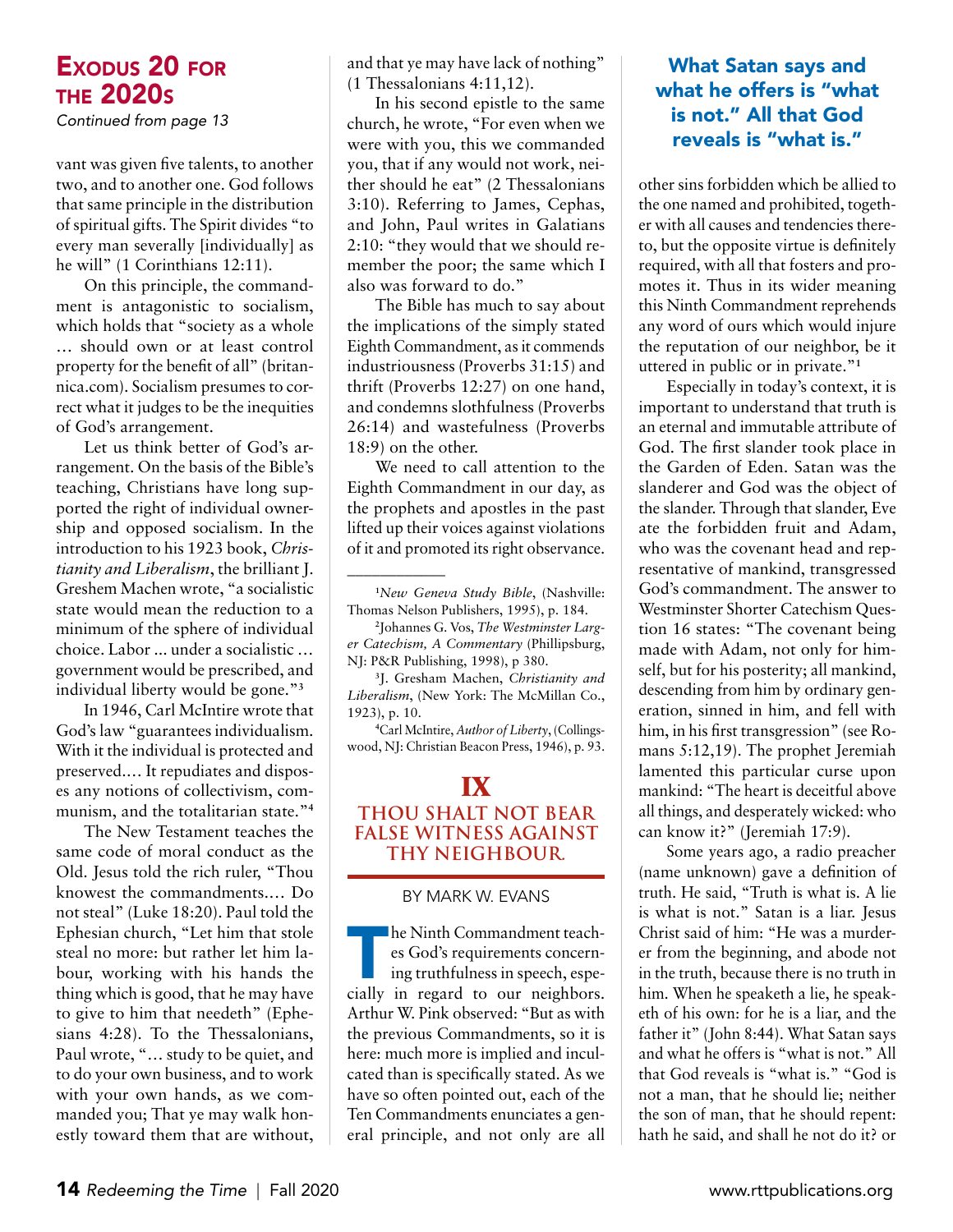hath he spoken, and shall He not make it good?" (Numbers 23:19). The liar commits a grievous sin because he assaults God's holy nature and becomes Satan's instrument for evil.

The answer to Westminster Shorter Catechism Question 77 states: "The Ninth Commandment requireth the maintaining and promoting of truth between man and man, and our own and our neighbor's good name, especially in witness-bearing." This includes the endeavor to be truthful in what we say and to avoid hasty judgments against our neighbors. We are to promote and defend our neighbor's good name when it is right to do so. It is especially important that we not circulate falsehoods. We are required to stand for the truth, even when it brings opposition and separates us from our friends and associates.

Thomas Ridgeley, in his *Commentary on the Larger Catechism*, stated: "[L]et us always value their opinion most who are Christ's best friends, and expect little else but illtreatment from His enemies. And let us not, out of fear of reproach, decline anything which is our duty, in which the honor of God and the welfare of His people is concerned; but in this case, let us leave our good name in Christ's hand, whose providence is concerned for and takes care of the honor, as well as the wealth and outward state, of His people."**<sup>2</sup>**

The Ninth Commandment forbids "whatsoever is prejudicial to truth, or injurious to our own or our neighbor's good name" (WSC 78). This summary forbids such sins as concealing the truth and remaining silent when we should defend the truth. Neither should we condone or commend evildoers. We are not to speak lies, engage in slander or tale-bearing, or pronounce unjustified condemnations. Our own testimony should be honest and frank, avoiding the use of duplicity or distractions to obscure the truth. We should not exaggerate the faults and failures of others, or take pleasure in their disgraces or failures.

God's law examines us, even to the depths of our souls. For those outside of Christ, the law reveals the stern reality of God's certain judgment and compels the sinner to obey the Apostle's plea, "Believe on the Lord Jesus Christ and thou shalt be saved, and thy house" (Acts 16:31). For the believer, the law convicts and, through Christ, brings confession and restoration, enabling him "more and more to die unto sin, and live unto righteousness" (WSC 35).

\_\_\_\_\_\_\_\_\_\_\_\_

**X Thou shalt noT COVET THY neighbour's house, thou shalt not covet THY neighbour's wife, nor his manservant, nor his maidservant, nor his ox, nor his ass, nor any thing that is thy neighbour's.** 

by BRAD K. GSELL

The Tenth Commandment is unique<br>in that it really is at the root of<br>the violation of all of the other<br>nine commandments. The violation in that it really is at the root of the violation of all of the other nine commandments. The violation of the other commandments ALWAYS begins with covetousness — whether it is to have the glory which belongs to God alone, or to take something from our neighbor which is not ours.

David expresses this in his prayer to the Lord in Psalm 119:35-36: "Make me to go in the path of thy commandments; for therein do I delight. Incline my heart unto thy testimonies, and not to covetousness."

The law of God is antithetical to selfishness and evil desires. Jesus Christ tells us: "Thou shalt love the Lord thy God with all thy heart, and with all thy soul, and with all thy mind. This is the first and great commandment. And the second is like unto it, Thou shalt love thy neighbour as thyself. On these two commandments hang all the law and the prophets" (Matthew 22:37-40).

The great Apostle Paul was a wonderful example of a servant of Christ who found his satisfaction in whatever the Lord gave him at any given time. In 1 Timothy 6:6-8 he write: "But godliness with contentment is great gain. For we brought nothing into this world, and it is certain we can carry nothing out. And having food and raiment let us be therewith content."

To the church at Philippi, he wrote: "Not that I speak in respect of want: for I have learned, in whatsoever state I am, therewith to be content. I know both how to be abased, and I know how to abound: every where and in all things I am instructed both to be full and to be hungry, both to abound and to suffer need. I can do all things through Christ which strengtheneth me" (Philippians 4:11-13). Rather than living a life of resentment and desiring to have what others had, Paul placed his complete trust in the Lord Jesus Christ.

We may think of covetousness merely as a sin within ourselves. But, it is far more than that. Envy, based on greed and unholy desires, can destroy a man or woman and is a sin against God. It displays a lack of contentment, a lack of thankfulness, a lack of humility, and so many other sins.

The Apostle Paul tells us in Colossians 3:5 that covetousness is actually "idolatry." Our sinful desires take the place of what belongs to God alone.

Thankfulness should always be in a man's heart. As I was growing up, my parents taught us to honor all who labored diligently and honestly whether they be sanitation workers, doctors, lawyers, or whatever. The

**<sup>1</sup>** Arthur W. Pink, *The Ten Commandments* (Grand Rapids: Baker Book House, 1976), p. 58.

**<sup>2</sup>** Thomas Ridgely, *Commentary on the Larger Catechism,* Vol. II, (Edmonton: Still Water Revival Books, Reprint of 1855 edition), p. 404.